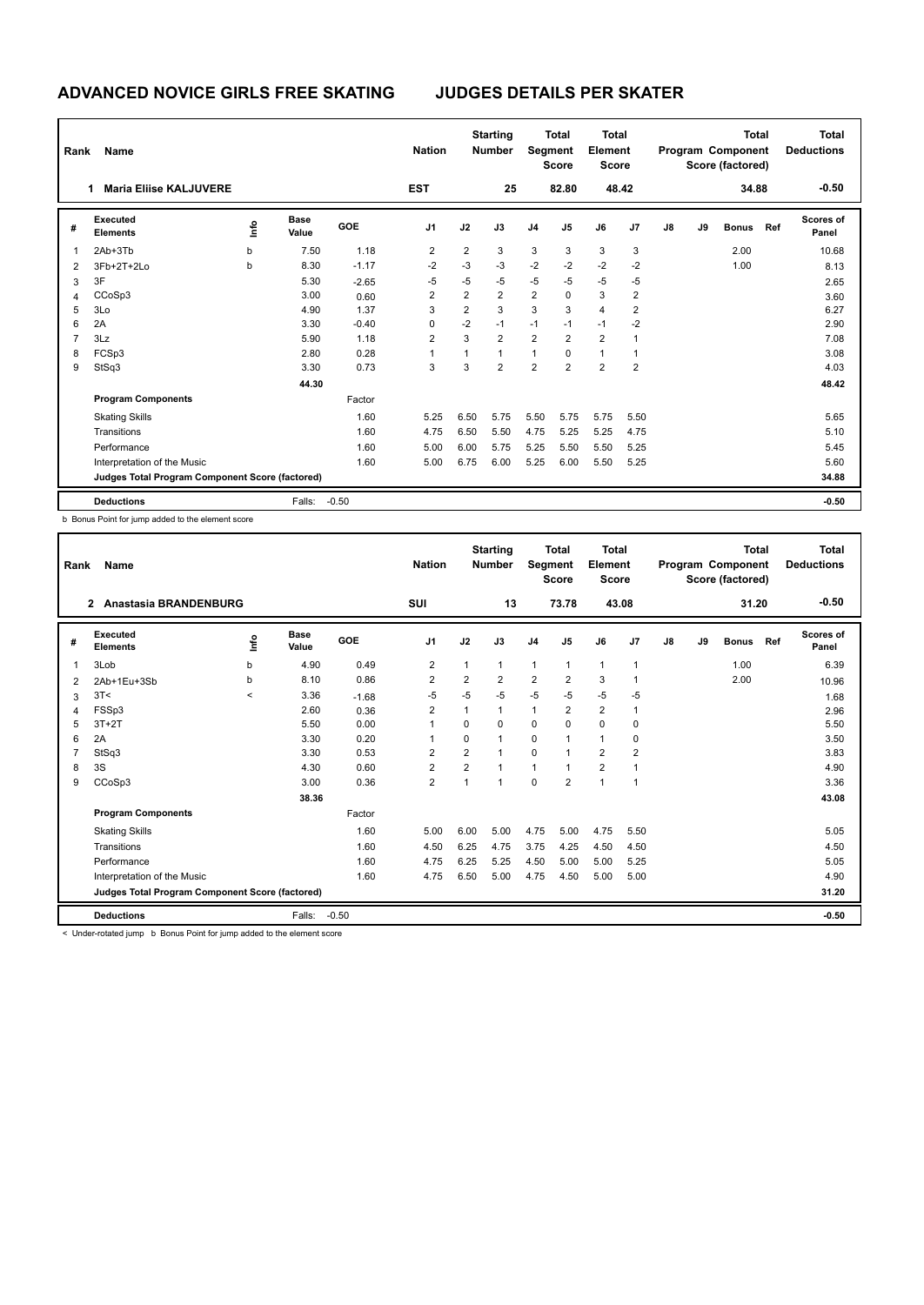| Rank           | Name                                            |      |                      |         | <b>Nation</b>  |                | <b>Starting</b><br><b>Number</b> | Segment        | <b>Total</b><br><b>Score</b> | <b>Total</b><br>Element<br><b>Score</b> |                |    |    | <b>Total</b><br>Program Component<br>Score (factored) |     | <b>Total</b><br><b>Deductions</b> |
|----------------|-------------------------------------------------|------|----------------------|---------|----------------|----------------|----------------------------------|----------------|------------------------------|-----------------------------------------|----------------|----|----|-------------------------------------------------------|-----|-----------------------------------|
|                | <b>Julia GRABOWSKI</b><br>3                     |      |                      |         | <b>GER</b>     |                | 22                               |                | 72.57                        | 40.89                                   |                |    |    | 31.68                                                 |     | 0.00                              |
| #              | <b>Executed</b><br><b>Elements</b>              | ١mfo | <b>Base</b><br>Value | GOE     | J <sub>1</sub> | J2             | J3                               | J <sub>4</sub> | J <sub>5</sub>               | J6                                      | J <sub>7</sub> | J8 | J9 | <b>Bonus</b>                                          | Ref | Scores of<br>Panel                |
| 1              | $3Tb+2T$                                        | b    | 5.50                 | 0.84    | $\overline{2}$ | $\overline{2}$ | 3                                | $\overline{2}$ | $\mathbf{1}$                 | $\overline{2}$                          | $\overline{2}$ |    |    | 1.00                                                  |     | 7.34                              |
| 2              | 3Sb+1Eu+2S                                      | b    | 6.10                 | 0.34    | 1              | $\mathbf 0$    | $\overline{2}$                   | $\overline{2}$ | $\mathbf 0$                  | $\mathbf{1}$                            | 0              |    |    | 1.00                                                  |     | 7.44                              |
| 3              | 3T                                              |      | 4.20                 | 0.59    | $\overline{2}$ | $\mathbf{1}$   | 3                                | 2              | 1                            | $\mathbf{1}$                            |                |    |    |                                                       |     | 4.79                              |
| 4              | FSSp3                                           |      | 2.60                 | 0.21    |                | $\mathbf{1}$   | $\overline{2}$                   | $\mathbf 0$    | 1                            | $\mathbf{1}$                            | 0              |    |    |                                                       |     | 2.81                              |
| 5              | 2Ab                                             | b    | 3.30                 | 0.40    |                | 1              |                                  | 2              | 1                            | $\overline{2}$                          | 1              |    |    | 1.00                                                  |     | 4.70                              |
| 6              | 3S                                              |      | 4.30                 | $-1.12$ | $-2$           | $-3$           | -4                               | $-2$           | $-2$                         | $-3$                                    | $-3$           |    |    |                                                       |     | 3.18                              |
| $\overline{7}$ | 2A                                              |      | 3.30                 | 0.33    | 1              | $\Omega$       | $\mathbf{1}$                     | $\overline{2}$ | $\Omega$                     | $\overline{2}$                          |                |    |    |                                                       |     | 3.63                              |
| 8              | StSq3                                           |      | 3.30                 | 0.46    | $\overline{2}$ | 1              | $\overline{2}$                   | 1              | 1                            | $\overline{2}$                          | 1              |    |    |                                                       |     | 3.76                              |
| 9              | CCoSp3                                          |      | 3.00                 | 0.24    | $\overline{1}$ | $\mathbf{1}$   | $\overline{1}$                   | 1              | $\mathbf 0$                  | $\overline{2}$                          | $\mathbf 0$    |    |    |                                                       |     | 3.24                              |
|                |                                                 |      | 35.60                |         |                |                |                                  |                |                              |                                         |                |    |    |                                                       |     | 40.89                             |
|                | <b>Program Components</b>                       |      |                      | Factor  |                |                |                                  |                |                              |                                         |                |    |    |                                                       |     |                                   |
|                | <b>Skating Skills</b>                           |      |                      | 1.60    | 5.00           | 5.50           | 5.50                             | 5.50           | 4.75                         | 5.00                                    | 4.50           |    |    |                                                       |     | 5.15                              |
|                | Transitions                                     |      |                      | 1.60    | 4.75           | 5.50           | 5.25                             | 5.00           | 4.00                         | 4.50                                    | 4.25           |    |    |                                                       |     | 4.75                              |
|                | Performance                                     |      |                      | 1.60    | 4.75           | 4.75           | 5.75                             | 5.50           | 4.50                         | 5.00                                    | 4.75           |    |    |                                                       |     | 4.95                              |
|                | Interpretation of the Music                     |      |                      | 1.60    | 4.75           | 5.25           | 5.50                             | 5.25           | 4.00                         | 5.00                                    | 4.50           |    |    |                                                       |     | 4.95                              |
|                | Judges Total Program Component Score (factored) |      |                      |         |                |                |                                  |                |                              |                                         |                |    |    |                                                       |     | 31.68                             |
|                | <b>Deductions</b>                               |      |                      |         |                |                |                                  |                |                              |                                         |                |    |    |                                                       |     | 0.00                              |

b Bonus Point for jump added to the element score

| Rank | Name                                            |             |                      |         | <b>Nation</b>  |                | <b>Starting</b><br><b>Number</b> | Segment        | <b>Total</b><br><b>Score</b> | <b>Total</b><br>Element<br><b>Score</b> |                |    |    | <b>Total</b><br>Program Component<br>Score (factored) |     | <b>Total</b><br><b>Deductions</b> |
|------|-------------------------------------------------|-------------|----------------------|---------|----------------|----------------|----------------------------------|----------------|------------------------------|-----------------------------------------|----------------|----|----|-------------------------------------------------------|-----|-----------------------------------|
|      | 4 Angel DELEVAQUE                               |             |                      |         | <b>NED</b>     |                | 17                               |                | 59.99                        | 30.23                                   |                |    |    | 29.76                                                 |     | 0.00                              |
| #    | Executed<br><b>Elements</b>                     | <u>info</u> | <b>Base</b><br>Value | GOE     | J <sub>1</sub> | J2             | J3                               | J <sub>4</sub> | J <sub>5</sub>               | J6                                      | J7             | J8 | J9 | <b>Bonus</b>                                          | Ref | Scores of<br>Panel                |
| 1    | 2Ab                                             | b           | 3.30                 | $-0.53$ | $-1$           | $-2$           | $-2$                             | $-1$           | $-1$                         | $-2$                                    | $-2$           |    |    | 1.00                                                  |     | 3.77                              |
| 2    | 2Lz                                             |             | 2.10                 | 0.29    | $\overline{2}$ | 1              | $\overline{2}$                   | $\mathbf{1}$   | 1                            | 3                                       | $\mathbf{1}$   |    |    |                                                       |     | 2.39                              |
| 3    | 2A                                              |             | 3.30                 | 0.00    | $-1$           | $\Omega$       | $\overline{1}$                   | $\Omega$       | $\Omega$                     | $\mathbf 0$                             | 0              |    |    |                                                       |     | 3.30                              |
| 4    | StSq3                                           |             | 3.30                 | 0.13    | 1              | $\Omega$       | 0                                | 0              | 1                            | $\mathbf 0$                             | $\overline{2}$ |    |    |                                                       |     | 3.43                              |
| 5    | CCoSp3                                          |             | 3.00                 | 0.60    | 2              | $\overline{2}$ | $\overline{2}$                   | $\overline{2}$ | $\overline{2}$               | $\overline{2}$                          | $\overline{2}$ |    |    |                                                       |     | 3.60                              |
| 6    | $2Lz + 2Lo + 2Lo$                               |             | 5.50                 | 0.08    | $\Omega$       | $\Omega$       | $\mathbf{1}$                     | $\mathbf{1}$   | $\Omega$                     | $\overline{2}$                          | 0              |    |    |                                                       |     | 5.58                              |
|      | $2F+2T$                                         |             | 3.10                 | 0.00    | $\Omega$       | $\Omega$       | $\Omega$                         | $\Omega$       | $\Omega$                     | $\Omega$                                | 0              |    |    |                                                       |     | 3.10                              |
| 8    | 2F                                              |             | 1.80                 | 0.07    | $\Omega$       | $\Omega$       | 1                                | 0              | $\Omega$                     | $\overline{2}$                          | $\mathbf{1}$   |    |    |                                                       |     | 1.87                              |
| 9    | FCCSp3                                          |             | 2.80                 | 0.39    | $\overline{2}$ | 1              | 1                                | 1              | $\overline{2}$               | $\overline{2}$                          | $\mathbf{1}$   |    |    |                                                       |     | 3.19                              |
|      |                                                 |             | 28.20                |         |                |                |                                  |                |                              |                                         |                |    |    |                                                       |     | 30.23                             |
|      | <b>Program Components</b>                       |             |                      | Factor  |                |                |                                  |                |                              |                                         |                |    |    |                                                       |     |                                   |
|      | <b>Skating Skills</b>                           |             |                      | 1.60    | 4.00           | 5.50           | 5.00                             | 4.25           | 4.75                         | 4.25                                    | 4.25           |    |    |                                                       |     | 4.50                              |
|      | Transitions                                     |             |                      | 1.60    | 4.00           | 5.50           | 5.25                             | 3.75           | 5.50                         | 4.00                                    | 4.50           |    |    |                                                       |     | 4.65                              |
|      | Performance                                     |             |                      | 1.60    | 4.50           | 5.75           | 4.75                             | 4.25           | 5.25                         | 4.50                                    | 4.75           |    |    |                                                       |     | 4.75                              |
|      | Interpretation of the Music                     |             |                      | 1.60    | 4.25           | 5.75           | 4.75                             | 4.50           | 5.00                         | 4.50                                    | 4.75           |    |    |                                                       |     | 4.70                              |
|      | Judges Total Program Component Score (factored) |             |                      |         |                |                |                                  |                |                              |                                         |                |    |    |                                                       |     | 29.76                             |
|      | <b>Deductions</b>                               |             |                      |         |                |                |                                  |                |                              |                                         |                |    |    |                                                       |     | 0.00                              |

b Bonus Point for jump added to the element score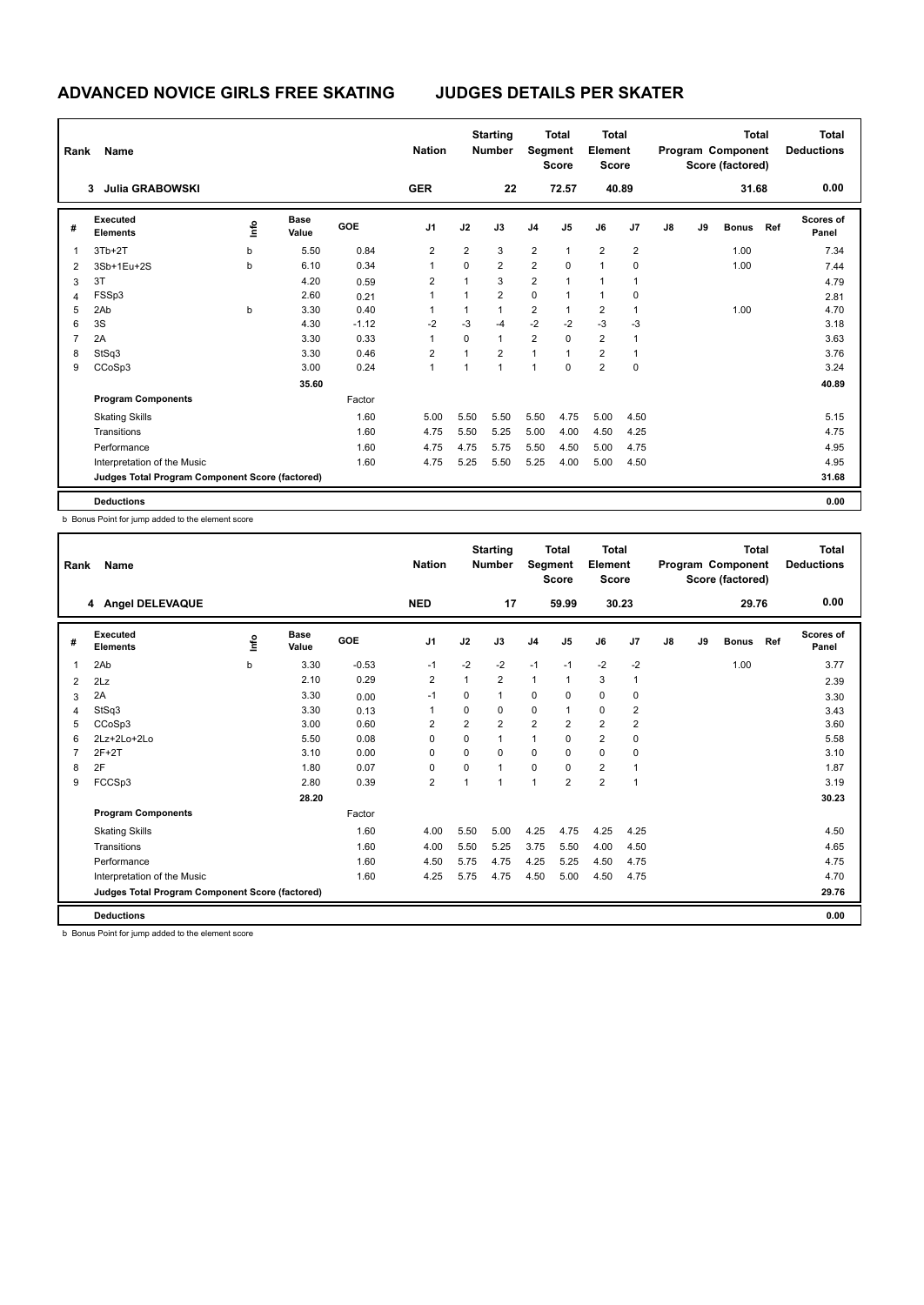| Rank           | Name                                            |      |                      |         | <b>Nation</b>  |             | <b>Starting</b><br><b>Number</b> |                | <b>Total</b><br>Segment<br><b>Score</b> | <b>Total</b><br>Element<br><b>Score</b> |                         |    |    | <b>Total</b><br>Program Component<br>Score (factored) |     | Total<br><b>Deductions</b> |
|----------------|-------------------------------------------------|------|----------------------|---------|----------------|-------------|----------------------------------|----------------|-----------------------------------------|-----------------------------------------|-------------------------|----|----|-------------------------------------------------------|-----|----------------------------|
|                | <b>Macey MELLEMA</b><br>5                       |      |                      |         | <b>NED</b>     |             | 18                               |                | 59.96                                   |                                         | 31.72                   |    |    | 28.24                                                 |     | 0.00                       |
| #              | <b>Executed</b><br><b>Elements</b>              | ١mfo | <b>Base</b><br>Value | GOE     | J <sub>1</sub> | J2          | J3                               | J <sub>4</sub> | J <sub>5</sub>                          | J6                                      | J <sub>7</sub>          | J8 | J9 | <b>Bonus</b>                                          | Ref | Scores of<br>Panel         |
| 1              | 2Ab                                             | b    | 3.30                 | 0.00    | 0              | $\mathbf 0$ | $\mathbf 0$                      | $\pmb{0}$      | $\mathbf 0$                             | $\pmb{0}$                               | $-1$                    |    |    | 1.00                                                  |     | 4.30                       |
| 2              | 3Sqb                                            | b    | 4.30                 | $-1.55$ | $-3$           | $-3$        | $-5$                             | $-4$           | $-4$                                    | $-4$                                    | $-3$                    |    |    | 1.00                                                  |     | 3.75                       |
| 3              | $3S+2T$                                         |      | 5.60                 | $-0.52$ | $-1$           | $-3$        | $-1$                             | $-2$           | $-1$                                    | $-1$                                    | 0                       |    |    |                                                       |     | 5.08                       |
| 4              | CCoSp3                                          |      | 3.00                 | 0.12    |                | $\Omega$    | 0                                | $\mathbf 0$    | $-2$                                    | $\mathbf{1}$                            | 1                       |    |    |                                                       |     | 3.12                       |
| 5              | 2F+2Lo+2Lo                                      |      | 5.20                 | $-0.07$ | 0              | 0           | $-2$                             | $-1$           | 0                                       | $-1$                                    | 0                       |    |    |                                                       |     | 5.13                       |
| 6              | 2F                                              |      | 1.80                 | 0.07    | 1              | $\Omega$    | $\mathbf{1}$                     | $\mathbf 0$    | 0                                       | $\mathbf{1}$                            | 0                       |    |    |                                                       |     | 1.87                       |
| $\overline{7}$ | 2Lz                                             |      | 2.10                 | 0.00    |                | $\Omega$    | $\mathbf 0$                      | $\mathbf 0$    | $-1$                                    | $-1$                                    | 1                       |    |    |                                                       |     | 2.10                       |
| 8              | StSq3                                           |      | 3.30                 | 0.26    | $\overline{2}$ | 1           | $\mathbf{1}$                     | $\mathbf 0$    | 0                                       | $\mathbf 0$                             | $\overline{\mathbf{c}}$ |    |    |                                                       |     | 3.56                       |
| 9              | FCSSp3                                          |      | 2.60                 | 0.21    | $\overline{1}$ | 1           | $\mathbf 0$                      | $\mathbf 0$    | $\overline{2}$                          | $\overline{1}$                          | $\mathbf{1}$            |    |    |                                                       |     | 2.81                       |
|                |                                                 |      | 31.20                |         |                |             |                                  |                |                                         |                                         |                         |    |    |                                                       |     | 31.72                      |
|                | <b>Program Components</b>                       |      |                      | Factor  |                |             |                                  |                |                                         |                                         |                         |    |    |                                                       |     |                            |
|                | <b>Skating Skills</b>                           |      |                      | 1.60    | 4.25           | 4.50        | 4.75                             | 4.25           | 4.50                                    | 4.50                                    | 4.75                    |    |    |                                                       |     | 4.50                       |
|                | Transitions                                     |      |                      | 1.60    | 4.00           | 4.50        | 4.50                             | 3.00           | 3.75                                    | 4.00                                    | 4.00                    |    |    |                                                       |     | 4.05                       |
|                | Performance                                     |      |                      | 1.60    | 4.50           | 5.00        | 5.00                             | 4.50           | 4.00                                    | 4.25                                    | 4.50                    |    |    |                                                       |     | 4.55                       |
|                | Interpretation of the Music                     |      |                      | 1.60    | 4.50           | 5.00        | 5.00                             | 4.50           | 3.75                                    | 4.50                                    | 4.25                    |    |    |                                                       |     | 4.55                       |
|                | Judges Total Program Component Score (factored) |      |                      |         |                |             |                                  |                |                                         |                                         |                         |    |    |                                                       |     | 28.24                      |
|                | <b>Deductions</b>                               |      |                      |         |                |             |                                  |                |                                         |                                         |                         |    |    |                                                       |     | 0.00                       |

q Jump landed on the quarter b Bonus Point for jump added to the element score

| Rank | Name                                            |         |                      |         | <b>Nation</b>  |          | <b>Starting</b><br><b>Number</b> | Segment        | <b>Total</b><br><b>Score</b> | Total<br>Element<br><b>Score</b> |              |    |    | <b>Total</b><br>Program Component<br>Score (factored) |       | <b>Total</b><br><b>Deductions</b> |
|------|-------------------------------------------------|---------|----------------------|---------|----------------|----------|----------------------------------|----------------|------------------------------|----------------------------------|--------------|----|----|-------------------------------------------------------|-------|-----------------------------------|
|      | Sophie Joline VON FELTEN<br>6                   |         |                      |         | <b>SUI</b>     |          | 24                               |                | 58.24                        | 31.02                            |              |    |    | 28.72                                                 |       | $-1.50$                           |
| #    | Executed<br><b>Elements</b>                     | ۴       | <b>Base</b><br>Value | GOE     | J <sub>1</sub> | J2       | J3                               | J <sub>4</sub> | J <sub>5</sub>               | J6                               | J7           | J8 | J9 | <b>Bonus</b>                                          | Ref   | Scores of<br>Panel                |
|      | 3Fq                                             | q       | 5.30                 | $-2.65$ | $-5$           | $-5$     | $-5$                             | $-5$           | $-5$                         | $-5$                             | $-5$         |    |    |                                                       |       | 2.65                              |
| 2    | 3Sb                                             | b       | 4.30                 | 0.60    | 1              | 1        | $\overline{2}$                   | $\overline{2}$ | $\mathbf{1}$                 | $\overline{2}$                   | $\mathbf{1}$ |    |    | 1.00                                                  |       | 5.90                              |
| 3    | 2Ab+1Eu+3S                                      | b       | 8.10                 | 0.00    | 1              | $\Omega$ | 0                                | 0              | 0                            | 0                                | $\mathbf 0$  |    |    | 1.00                                                  |       | 9.10                              |
| 4    | CCoSp3                                          |         | 3.00                 | 0.06    | $\Omega$       | $\Omega$ | 0                                | $\mathbf{1}$   | $-2$                         | $\mathbf{1}$                     | $\mathbf 0$  |    |    |                                                       |       | 3.06                              |
| 5    | 3Fq+REP                                         | q       | 3.71                 | $-2.65$ | $-5$           | $-5$     | $-5$                             | $-5$           | $-5$                         | $-5$                             | $-5$         |    |    |                                                       |       | 1.06                              |
| 6    | 2A                                              |         | 3.30                 | 0.07    | $\mathbf{1}$   | $\Omega$ | 0                                | 0              | $\Omega$                     | $\mathbf{1}$                     | $\mathbf 0$  |    |    |                                                       |       | 3.37                              |
|      | $3S^*$                                          | $\star$ | 0.00                 | 0.00    |                |          |                                  | ٠              |                              | ٠                                |              |    |    |                                                       |       | 0.00                              |
| 8    | StSq3                                           |         | 3.30                 | 0.33    | $\overline{2}$ | 3        | $\overline{2}$                   | 0              | $\Omega$                     | $-1$                             | $\mathbf{1}$ |    |    |                                                       |       | 3.63                              |
| 9    | FSSp2                                           |         | 2.30                 | $-0.05$ | $-1$           | $\Omega$ | $\overline{2}$                   | 0              | $-1$                         | 0                                | $\mathbf 0$  |    |    |                                                       |       | 2.25                              |
|      |                                                 |         | 33.31                |         |                |          |                                  |                |                              |                                  |              |    |    |                                                       |       | 31.02                             |
|      | <b>Program Components</b>                       |         |                      | Factor  |                |          |                                  |                |                              |                                  |              |    |    |                                                       |       |                                   |
|      | <b>Skating Skills</b>                           |         |                      | 1.60    | 5.00           | 5.50     | 5.25                             | 4.50           | 4.75                         | 4.50                             | 4.50         |    |    |                                                       |       | 4.80                              |
|      | Transitions                                     |         |                      | 1.60    | 4.75           | 5.75     | 5.00                             | 4.25           | 4.25                         | 3.75                             | 4.00         |    |    |                                                       |       | 4.45                              |
|      | Performance                                     |         |                      | 1.60    | 4.25           | 5.50     | 4.75                             | 4.50           | 4.00                         | 4.00                             | 3.75         |    |    |                                                       |       | 4.30                              |
|      | Interpretation of the Music                     |         |                      | 1.60    | 4.50           | 5.75     | 5.00                             | 4.25           | 3.75                         | 4.00                             | 4.25         |    |    |                                                       |       | 4.40                              |
|      | Judges Total Program Component Score (factored) |         |                      |         |                |          |                                  |                |                              |                                  |              |    |    |                                                       | 28.72 |                                   |
|      | <b>Deductions</b>                               |         | Falls:               | $-1.50$ |                |          |                                  |                |                              |                                  |              |    |    |                                                       |       | $-1.50$                           |

\* Invalid element REP Jump repetition q Jump landed on the quarter b Bonus Point for jump added to the element score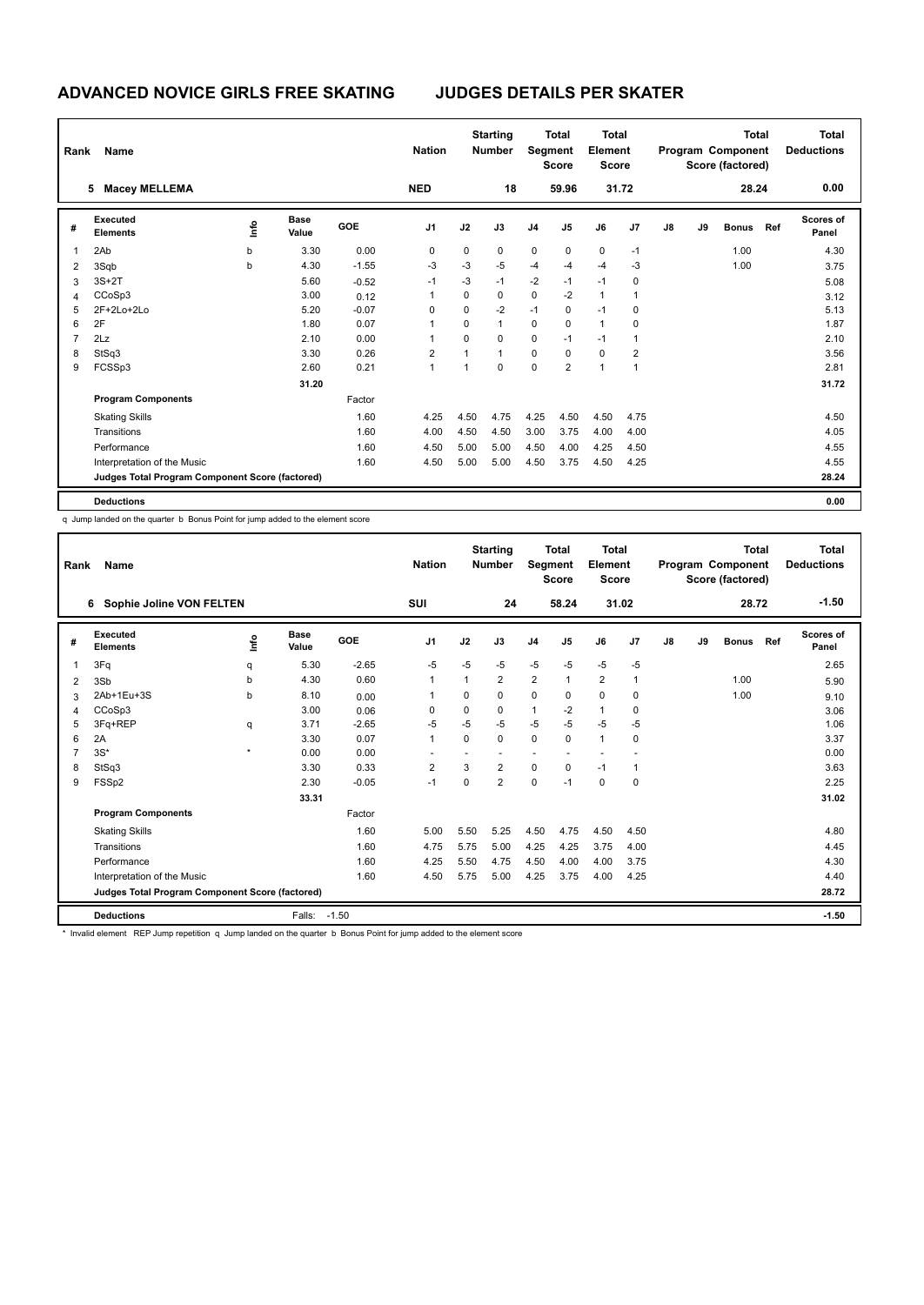| Rank | Name                                                     |    |                      |            | <b>Nation</b> |          | <b>Starting</b><br><b>Number</b> |                | <b>Total</b><br>Segment<br><b>Score</b> | <b>Total</b><br>Element<br><b>Score</b> |       |               |    | <b>Total</b><br>Program Component<br>Score (factored) |     | <b>Total</b><br><b>Deductions</b> |
|------|----------------------------------------------------------|----|----------------------|------------|---------------|----------|----------------------------------|----------------|-----------------------------------------|-----------------------------------------|-------|---------------|----|-------------------------------------------------------|-----|-----------------------------------|
|      | <b>Alexa SEVERN</b><br>$\overline{7}$                    |    |                      |            | <b>GBR</b>    |          | 23                               |                | 57.70                                   |                                         | 29.34 |               |    | 29.36                                                 |     | $-1.00$                           |
| #    | Executed<br><b>Elements</b>                              | ١m | <b>Base</b><br>Value | <b>GOE</b> | J1            | J2       | J3                               | J <sub>4</sub> | J5                                      | J6                                      | J7    | $\mathsf{J}8$ | J9 | <b>Bonus</b>                                          | Ref | <b>Scores of</b><br>Panel         |
| 1    | 3Lo                                                      |    | 4.90                 | $-2.35$    | $-5$          | $-5$     | $-5$                             | $-5$           | $-4$                                    | $-5$                                    | $-3$  |               |    |                                                       |     | 2.55                              |
| 2    | 3Tb                                                      | b  | 4.20                 | $-1.34$    | -3            | $-3$     | -4                               | $-4$           | $-3$                                    | $-3$                                    | -3    |               |    | 1.00                                                  |     | 3.86                              |
| 3    | 2A                                                       |    | 3.30                 | $-1.65$    | $-5$          | $-5$     | $-5$                             | $-5$           | $-5$                                    | $-5$                                    | $-5$  |               |    |                                                       |     | 1.65                              |
| 4    | 3Sb+1Eu+2S                                               | b  | 6.10                 | $-0.17$    | $\Omega$      | $\Omega$ | 0                                | $-1$           | $-1$                                    | $-1$                                    | 0     |               |    | 1.00                                                  |     | 6.93                              |
| 5    | CCoSp2                                                   |    | 2.50                 | 0.25       |               | 1        | $\overline{1}$                   | 0              | $\overline{2}$                          | $\overline{1}$                          |       |               |    |                                                       |     | 2.75                              |
| 6    | $2Lz+2T$                                                 |    | 3.40                 | 0.04       |               | $\Omega$ | $\Omega$                         | $\mathbf 0$    | 0                                       | $\overline{2}$                          | 0     |               |    |                                                       |     | 3.44                              |
| 7    | 2F                                                       |    | 1.80                 | 0.11       | $\mathbf{1}$  | 0        | $\mathbf{1}$                     | $\mathbf{1}$   | 0                                       | $\overline{2}$                          | 0     |               |    |                                                       |     | 1.91                              |
| 8    | StSq3                                                    |    | 3.30                 | 0.40       | 1             | 1        | $\overline{2}$                   | $\mathbf 0$    | 1                                       | $\mathbf{1}$                            | 2     |               |    |                                                       |     | 3.70                              |
| 9    | FCSSp3                                                   |    | 2.60                 | $-0.05$    | 0             | 0        | $\overline{1}$                   | $-1$           | 0                                       | $\mathbf 0$                             | $-1$  |               |    |                                                       |     | 2.55                              |
|      |                                                          |    | 32.10                |            |               |          |                                  |                |                                         |                                         |       |               |    |                                                       |     | 29.34                             |
|      | <b>Program Components</b>                                |    |                      | Factor     |               |          |                                  |                |                                         |                                         |       |               |    |                                                       |     |                                   |
|      | <b>Skating Skills</b>                                    |    |                      | 1.60       | 4.25          | 5.50     | 5.25                             | 4.25           | 4.25                                    | 4.75                                    | 5.00  |               |    |                                                       |     | 4.70                              |
|      | Transitions                                              |    |                      | 1.60       | 4.00          | 5.50     | 5.00                             | 3.75           | 4.00                                    | 4.50                                    | 4.75  |               |    |                                                       |     | 4.45                              |
|      | Performance                                              |    |                      | 1.60       | 4.50          | 5.00     | 4.75                             | 4.50           | 4.50                                    | 4.25                                    | 4.25  |               |    |                                                       |     | 4.50                              |
|      | Interpretation of the Music                              |    |                      | 1.60       | 4.50          | 6.00     | 5.00                             | 4.50           | 4.75                                    | 4.50                                    | 4.75  |               |    |                                                       |     | 4.70                              |
|      | Judges Total Program Component Score (factored)<br>29.36 |    |                      |            |               |          |                                  |                |                                         |                                         |       |               |    |                                                       |     |                                   |
|      | <b>Deductions</b>                                        |    | Falls:               | $-1.00$    |               |          |                                  |                |                                         |                                         |       |               |    |                                                       |     | $-1.00$                           |

b Bonus Point for jump added to the element score

| Rank | Name                                            |      | <b>Nation</b>        |         | <b>Starting</b><br><b>Number</b> | Segment  | Total<br><b>Score</b> | Total<br>Element<br><b>Score</b> |                |                |              | <b>Total</b><br>Program Component<br>Score (factored) |    | <b>Total</b><br><b>Deductions</b> |     |                           |
|------|-------------------------------------------------|------|----------------------|---------|----------------------------------|----------|-----------------------|----------------------------------|----------------|----------------|--------------|-------------------------------------------------------|----|-----------------------------------|-----|---------------------------|
|      | <b>Nazomi VAN BERGEN BRAVENBOER</b><br>8        |      |                      |         | <b>NED</b>                       |          | 15                    |                                  | 57.11          | 30.47          |              |                                                       |    | 26.64                             |     | 0.00                      |
| #    | Executed<br><b>Elements</b>                     | lnfo | <b>Base</b><br>Value | GOE     | J <sub>1</sub>                   | J2       | J3                    | J <sub>4</sub>                   | J5             | J6             | J7           | J8                                                    | J9 | <b>Bonus</b>                      | Ref | <b>Scores of</b><br>Panel |
| 1    | $2Ab+2T$                                        | b    | 4.60                 | 0.00    | 0                                | 0        | $\Omega$              | 0                                | $\mathbf 0$    | $\overline{1}$ | 0            |                                                       |    | 1.00                              |     | 5.60                      |
| 2    | 2F+2T+2Lo                                       |      | 4.80                 | $-0.11$ | $-1$                             | 0        | 0                     | 0                                | $-1$           | $-1$           | $-1$         |                                                       |    |                                   |     | 4.69                      |
| 3    | 2A                                              |      | 3.30                 | $-0.99$ | -3                               | $-3$     | $-4$                  | $-3$                             | $-2$           | $-3$           | -3           |                                                       |    |                                   |     | 2.31                      |
| 4    | 3Sb                                             | b    | 4.30                 | 0.00    | $\Omega$                         | $\Omega$ | $\Omega$              | 0                                | $\Omega$       | $\mathbf{1}$   | 0            |                                                       |    | 1.00                              |     | 5.30                      |
| 5    | FCSSp3                                          |      | 2.60                 | $-0.16$ | 0                                | $-1$     | $-1$                  | $-1$                             | $-2$           | $\mathbf 0$    | $\mathbf 0$  |                                                       |    |                                   |     | 2.44                      |
| 6    | 2F                                              |      | 1.80                 | 0.04    | $\Omega$                         | $\Omega$ | $\mathbf{1}$          | 0                                | 0              | $\overline{2}$ | 0            |                                                       |    |                                   |     | 1.84                      |
| 7    | 2Lz                                             |      | 2.10                 | $-0.50$ | $-1$                             | $-3$     | $-2$                  | $-2$                             | $-2$           | $-3$           | $-3$         |                                                       |    |                                   |     | 1.60                      |
| 8    | StSq3                                           |      | 3.30                 | 0.33    | 0                                | 1        | $\mathbf 1$           | $\mathbf{1}$                     | 1              | $\mathbf{1}$   | $\mathbf{1}$ |                                                       |    |                                   |     | 3.63                      |
| 9    | CCoSp3                                          |      | 3.00                 | 0.06    | $\Omega$                         | $\Omega$ | $\Omega$              | $\Omega$                         | $\overline{2}$ | $\Omega$       | $\mathbf{1}$ |                                                       |    |                                   |     | 3.06                      |
|      |                                                 |      | 29.80                |         |                                  |          |                       |                                  |                |                |              |                                                       |    |                                   |     | 30.47                     |
|      | <b>Program Components</b>                       |      |                      | Factor  |                                  |          |                       |                                  |                |                |              |                                                       |    |                                   |     |                           |
|      | <b>Skating Skills</b>                           |      |                      | 1.60    | 4.00                             | 4.50     | 4.25                  | 4.25                             | 4.25           | 4.25           | 4.00         |                                                       |    |                                   |     | 4.20                      |
|      | Transitions                                     |      |                      | 1.60    | 4.00                             | 4.50     | 4.25                  | 3.75                             | 4.00           | 4.00           | 3.75         |                                                       |    |                                   |     | 4.00                      |
|      | Performance                                     |      |                      | 1.60    | 4.25                             | 4.75     | 4.50                  | 4.00                             | 4.00           | 4.50           | 4.00         |                                                       |    |                                   |     | 4.25                      |
|      | Interpretation of the Music                     |      |                      | 1.60    | 4.00                             | 4.50     | 4.50                  | 4.25                             | 3.75           | 4.25           | 4.00         |                                                       |    |                                   |     | 4.20                      |
|      | Judges Total Program Component Score (factored) |      |                      |         |                                  |          |                       |                                  |                |                |              |                                                       |    |                                   |     | 26.64                     |
|      | <b>Deductions</b>                               |      |                      |         |                                  |          |                       |                                  |                |                |              |                                                       |    |                                   |     | 0.00                      |

b Bonus Point for jump added to the element score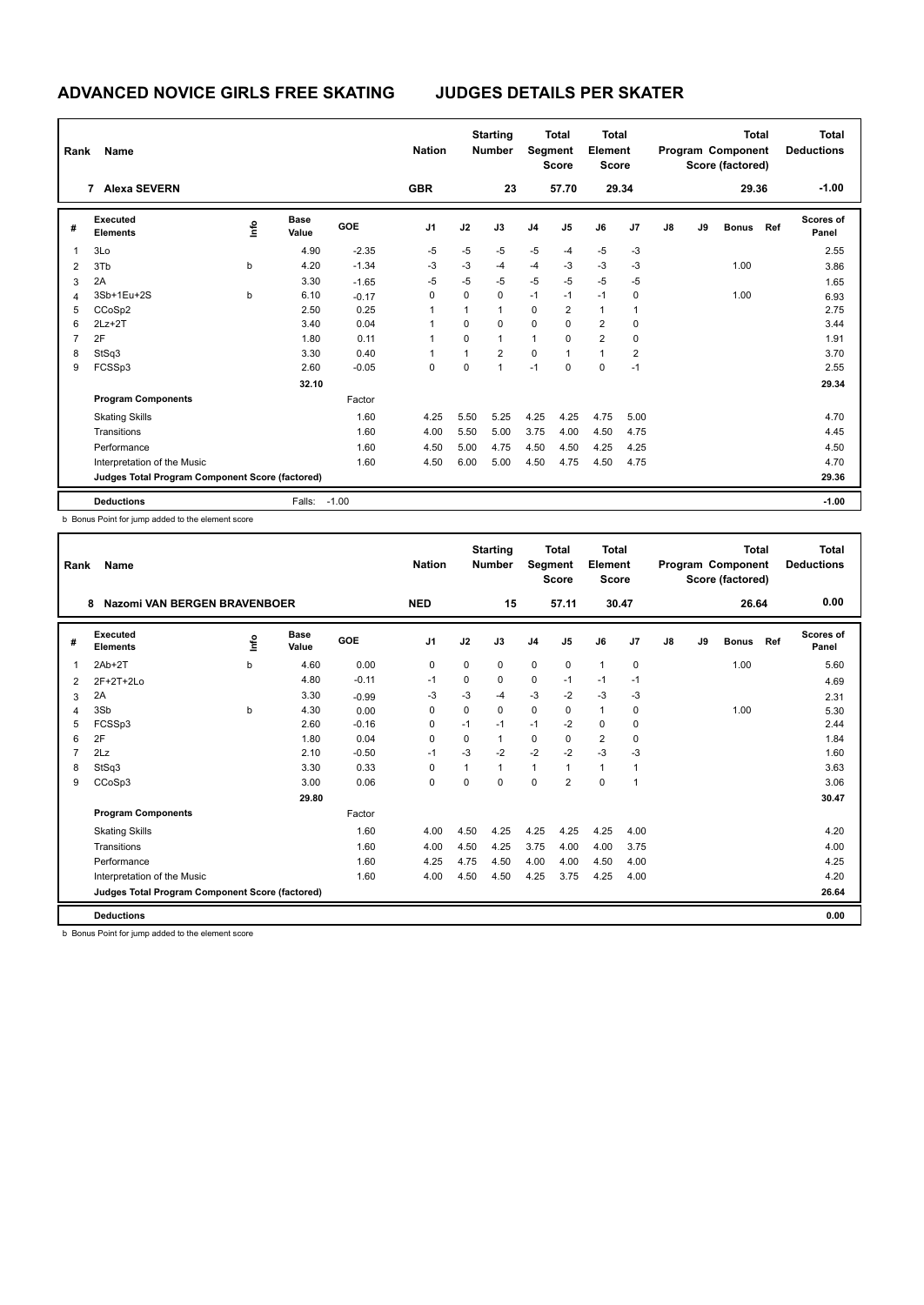| Rank | Name                                            |    |                      |         | <b>Nation</b>  |              | <b>Starting</b><br><b>Number</b> | <b>Segment</b> | Total<br><b>Score</b> | Total<br>Element<br><b>Score</b> |              |               |    | <b>Total</b><br>Program Component<br>Score (factored) |     | Total<br><b>Deductions</b> |
|------|-------------------------------------------------|----|----------------------|---------|----------------|--------------|----------------------------------|----------------|-----------------------|----------------------------------|--------------|---------------|----|-------------------------------------------------------|-----|----------------------------|
|      | <b>Sofia EDLER</b><br>9                         |    |                      |         | <b>GER</b>     |              | 20                               |                | 55.92                 |                                  | 26.26        |               |    | 30.16                                                 |     | $-0.50$                    |
| #    | Executed<br><b>Elements</b>                     | ١m | <b>Base</b><br>Value | GOE     | J <sub>1</sub> | J2           | J3                               | J <sub>4</sub> | J5                    | J6                               | J7           | $\mathsf{J}8$ | J9 | <b>Bonus</b>                                          | Ref | <b>Scores of</b><br>Panel  |
| 1    | 2Ab                                             | b  | 3.30                 | 0.33    | 1              | $\mathbf{1}$ | $\mathbf{1}$                     | $\mathbf{1}$   | 1                     | $\mathbf{1}$                     | $\mathbf{1}$ |               |    | 1.00                                                  |     | 4.63                       |
| 2    | 2Lo                                             |    | 1.70                 | 0.20    |                | 1            | $\overline{2}$                   | $\mathbf{1}$   | 1                     | $\overline{2}$                   |              |               |    |                                                       |     | 1.90                       |
| 3    | 2Lz                                             |    | 2.10                 | 0.21    | $\Omega$       | $\mathbf{1}$ | $\mathbf{1}$                     | $\mathbf{1}$   | 1                     | $\overline{1}$                   | 2            |               |    |                                                       |     | 2.31                       |
| 4    | 2A                                              |    | 3.30                 | 0.26    |                | $\Omega$     | $\mathbf{1}$                     | 0              | 1                     | $\overline{2}$                   |              |               |    |                                                       |     | 3.56                       |
| 5    | $2F+2T$                                         |    | 3.10                 | 0.00    | $\Omega$       | $\Omega$     | $\Omega$                         | $\pmb{0}$      | $\Omega$              | $\mathbf 0$                      | 0            |               |    |                                                       |     | 3.10                       |
| 6    | 2Lzq                                            | q  | 2.10                 | $-1.05$ | $-5$           | -5           | $-5$                             | $-5$           | -5                    | $-5$                             | $-5$         |               |    |                                                       |     | 1.05                       |
| 7    | CCoSp3                                          |    | 3.00                 | 0.00    | $\Omega$       | $\Omega$     | $\Omega$                         | $\mathbf 0$    | $-1$                  | 0                                | 0            |               |    |                                                       |     | 3.00                       |
| 8    | StSq3                                           |    | 3.30                 | 0.33    |                | 1            | $\overline{1}$                   | $\mathbf{1}$   | 0                     | $\overline{1}$                   | 2            |               |    |                                                       |     | 3.63                       |
| 9    | FCSp3                                           |    | 2.80                 | 0.28    | 1              | 1            | $\overline{2}$                   | $\Omega$       | $\Omega$              | $\overline{2}$                   | 1            |               |    |                                                       |     | 3.08                       |
|      |                                                 |    | 24.70                |         |                |              |                                  |                |                       |                                  |              |               |    |                                                       |     | 26.26                      |
|      | <b>Program Components</b>                       |    |                      | Factor  |                |              |                                  |                |                       |                                  |              |               |    |                                                       |     |                            |
|      | <b>Skating Skills</b>                           |    |                      | 1.60    | 4.25           | 5.75         | 5.25                             | 4.50           | 4.50                  | 4.50                             | 4.75         |               |    |                                                       |     | 4.70                       |
|      | Transitions                                     |    |                      | 1.60    | 4.00           | 6.00         | 4.75                             | 4.50           | 4.00                  | 4.25                             | 4.50         |               |    |                                                       |     | 4.40                       |
|      | Performance                                     |    |                      | 1.60    | 4.25           | 6.00         | 5.00                             | 5.50           | 4.50                  | 4.50                             | 4.75         |               |    |                                                       |     | 4.85                       |
|      | Interpretation of the Music                     |    |                      | 1.60    | 4.25           | 6.00         | 5.25                             | 5.25           | 4.00                  | 4.75                             | 5.00         |               |    |                                                       |     | 4.90                       |
|      | Judges Total Program Component Score (factored) |    |                      |         |                |              |                                  |                |                       |                                  |              |               |    |                                                       |     | 30.16                      |
|      | <b>Deductions</b>                               |    | Falls:               | $-0.50$ |                |              |                                  |                |                       |                                  |              |               |    |                                                       |     | $-0.50$                    |

q Jump landed on the quarter b Bonus Point for jump added to the element score

| Rank | Name                                            |      |                      |         | <b>Nation</b>  |              | <b>Starting</b><br><b>Number</b> | Segment        | Total<br><b>Score</b> | Total<br>Element<br><b>Score</b> |                |    |    | <b>Total</b><br>Program Component<br>Score (factored) |     | <b>Total</b><br><b>Deductions</b> |
|------|-------------------------------------------------|------|----------------------|---------|----------------|--------------|----------------------------------|----------------|-----------------------|----------------------------------|----------------|----|----|-------------------------------------------------------|-----|-----------------------------------|
| 10   | <b>Ilona VAN STEENBERGHE</b>                    |      |                      |         | <b>BEL</b>     |              | 14                               |                | 55.42                 | 27.34                            |                |    |    | 28.08                                                 |     | 0.00                              |
| #    | <b>Executed</b><br><b>Elements</b>              | info | <b>Base</b><br>Value | GOE     | J <sub>1</sub> | J2           | J3                               | J <sub>4</sub> | J <sub>5</sub>        | J6                               | J <sub>7</sub> | J8 | J9 | <b>Bonus</b>                                          | Ref | <b>Scores of</b><br>Panel         |
| 1    | 2Lz                                             |      | 2.10                 | 0.00    | $\mathbf 0$    | $\Omega$     | $\Omega$                         | $\Omega$       | $\mathbf 0$           | $\pmb{0}$                        | $\mathbf 0$    |    |    |                                                       |     | 2.10                              |
| 2    | 2Ab                                             | b    | 3.30                 | 0.07    | 0              | 0            |                                  | 0              | 0                     | $\overline{2}$                   | 0              |    |    | 1.00                                                  |     | 4.37                              |
| 3    | FSSp2                                           |      | 2.30                 | 0.09    | 0              | $\Omega$     | 0                                | $\mathbf 0$    | 1                     | $\mathbf{1}$                     | 1              |    |    |                                                       |     | 2.39                              |
| 4    | 2Lz+2T+2T                                       |      | 4.70                 | 0.00    | $-1$           | 0            | 0                                | 0              | 0                     | 0                                | 0              |    |    |                                                       |     | 4.70                              |
| 5    | 2Aq                                             | q    | 3.30                 | $-0.66$ | $-2$           | $-2$         | $-2$                             | $-2$           | $-2$                  | $-2$                             | $-2$           |    |    |                                                       |     | 2.64                              |
| 6    | StSq2                                           |      | 2.60                 | 0.16    | $\Omega$       | 0            | 1                                | 1              | $\mathbf{1}$          | 0                                | $\mathbf{1}$   |    |    |                                                       |     | 2.76                              |
|      | $2F+2Lo$                                        |      | 3.50                 | 0.00    | 0              | 0            | 0                                | 0              | $\Omega$              | $-1$                             | 0              |    |    |                                                       |     | 3.50                              |
| 8    | 2F!                                             |      | 1.80                 | $-0.22$ | $-2$           | $-2$         | $-1$                             | $-1$           | $-1$                  | $-1$                             | $-1$           |    |    |                                                       |     | 1.58                              |
| 9    | CCoSp3                                          |      | 3.00                 | 0.30    | $\mathbf 0$    | $\mathbf{1}$ | 1                                | 1              | $\mathbf{1}$          | $\mathbf{1}$                     | $\overline{2}$ |    |    |                                                       |     | 3.30                              |
|      |                                                 |      | 26.60                |         |                |              |                                  |                |                       |                                  |                |    |    |                                                       |     | 27.34                             |
|      | <b>Program Components</b>                       |      |                      | Factor  |                |              |                                  |                |                       |                                  |                |    |    |                                                       |     |                                   |
|      | <b>Skating Skills</b>                           |      |                      | 1.60    | 3.75           | 5.25         | 4.75                             | 4.00           | 4.00                  | 4.25                             | 4.25           |    |    |                                                       |     | 4.25                              |
|      | Transitions                                     |      |                      | 1.60    | 3.75           | 5.00         | 4.75                             | 3.75           | 3.75                  | 4.00                             | 4.00           |    |    |                                                       |     | 4.05                              |
|      | Performance                                     |      |                      | 1.60    | 4.00           | 5.25         | 5.25                             | 5.00           | 4.50                  | 4.00                             | 4.25           |    |    |                                                       |     | 4.60                              |
|      | Interpretation of the Music                     |      |                      | 1.60    | 4.25           | 5.00         | 5.00                             | 4.75           | 4.75                  | 4.25                             | 4.50           |    |    |                                                       |     | 4.65                              |
|      | Judges Total Program Component Score (factored) |      |                      |         |                |              |                                  |                |                       |                                  |                |    |    |                                                       |     | 28.08                             |
|      | <b>Deductions</b>                               |      |                      |         |                |              |                                  |                |                       |                                  |                |    |    |                                                       |     | 0.00                              |

! Not clear edge q Jump landed on the quarter b Bonus Point for jump added to the element score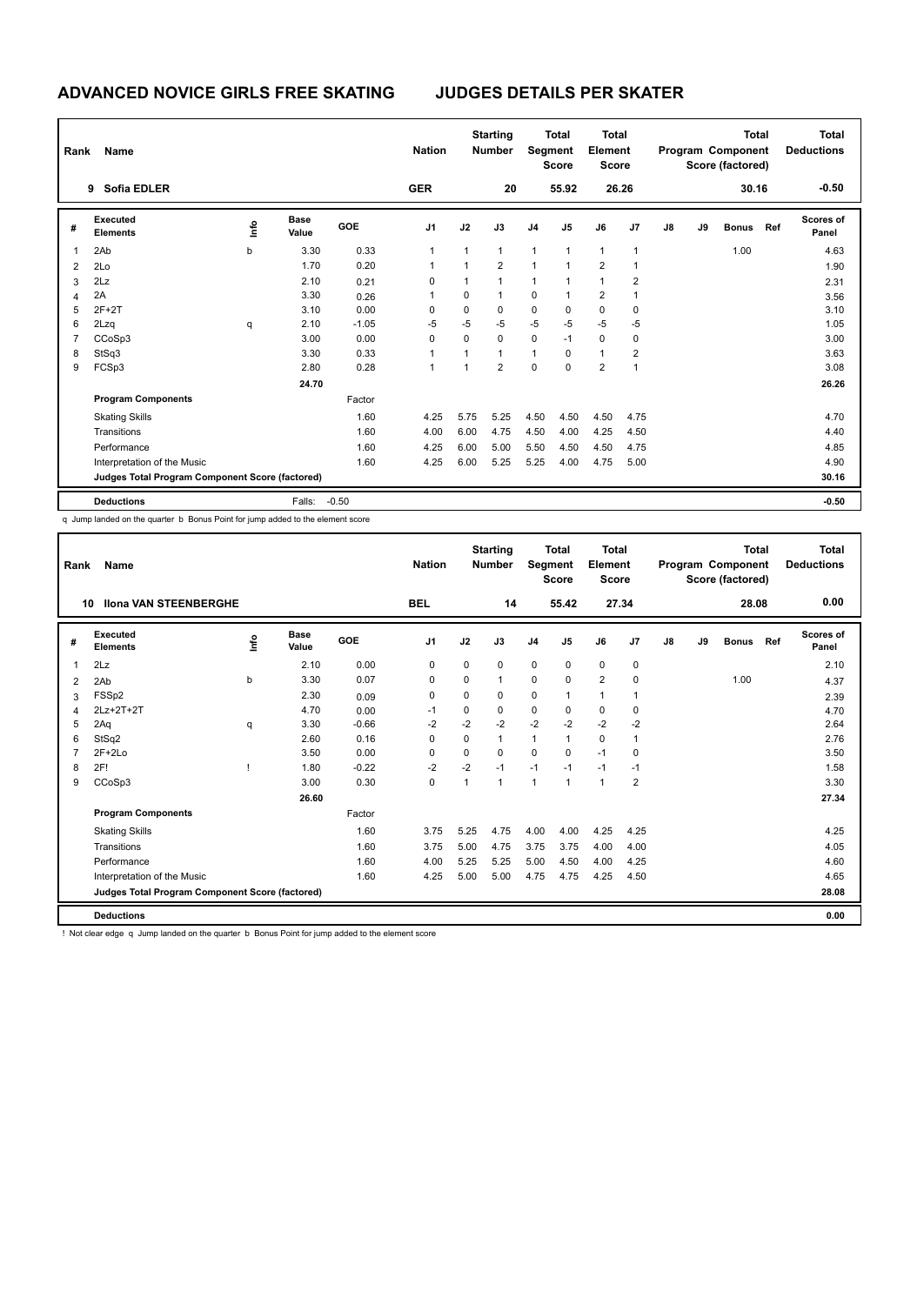| Rank           | Name                                            |         |                      |         | <b>Nation</b>  |              | <b>Starting</b><br><b>Number</b> | <b>Segment</b> | <b>Total</b><br><b>Score</b> | <b>Total</b><br>Element<br><b>Score</b> |                |               |    | <b>Total</b><br>Program Component<br>Score (factored) |     | Total<br><b>Deductions</b> |
|----------------|-------------------------------------------------|---------|----------------------|---------|----------------|--------------|----------------------------------|----------------|------------------------------|-----------------------------------------|----------------|---------------|----|-------------------------------------------------------|-----|----------------------------|
| 11             | <b>Marta Helena PRANGEL</b>                     |         |                      |         | <b>EST</b>     |              | 21                               |                | 55.16                        |                                         | 28.62          |               |    | 27.04                                                 |     | $-0.50$                    |
| #              | Executed<br><b>Elements</b>                     | lnfo    | <b>Base</b><br>Value | GOE     | J <sub>1</sub> | J2           | J3                               | J <sub>4</sub> | J <sub>5</sub>               | J6                                      | J <sub>7</sub> | $\mathsf{J}8$ | J9 | <b>Bonus</b>                                          | Ref | Scores of<br>Panel         |
| 1              | 2Ab                                             | b       | 3.30                 | 0.33    | 1              | 1            | $\overline{2}$                   | 1              | 1                            | $\mathbf{1}$                            | 1              |               |    | 1.00                                                  |     | 4.63                       |
| 2              | 3Lz<                                            | $\,<\,$ | 4.72                 | $-2.36$ | $-5$           | $-5$         | $-5$                             | $-5$           | $-4$                         | $-5$                                    | $-5$           |               |    |                                                       |     | 2.36                       |
| 3              | 3Sb+1T                                          | b       | 4.70                 | $-1.03$ | $-1$           | $-3$         | $-3$                             | $-2$           | $-2$                         | $-3$                                    | $-2$           |               |    | 1.00                                                  |     | 4.67                       |
| 4              | FSSp3                                           |         | 2.60                 | 0.10    | 1              | 0            | 0                                | $\mathbf 0$    | $\Omega$                     | $\mathbf{1}$                            | 1              |               |    |                                                       |     | 2.70                       |
| 5              | $3S+1Lo$                                        |         | 4.80                 | $-0.34$ | $-1$           | 0            | $-1$                             | $-1$           | $\Omega$                     | $-1$                                    | $-2$           |               |    |                                                       |     | 4.46                       |
| 6              | 2Aq                                             | q       | 3.30                 | $-0.66$ | $-2$           | $-2$         | $-2$                             | $-2$           | $\mathbf{1}$                 | $-2$                                    | $-2$           |               |    |                                                       |     | 2.64                       |
| $\overline{7}$ | StSq2                                           |         | 2.60                 | 0.10    | 1              | $\Omega$     | $\mathbf{1}$                     | $\pmb{0}$      | $\Omega$                     | $-1$                                    | 1              |               |    |                                                       |     | 2.70                       |
| 8              | 2Lz+2T*+REP                                     | $\star$ | 1.47                 | $-0.25$ | $-1$           | $-1$         | 0                                | $-1$           | $-2$                         | $-1$                                    | $-2$           |               |    |                                                       |     | 1.22                       |
| 9              | CCoSp3                                          |         | 3.00                 | 0.24    | $\overline{2}$ | $\mathbf{1}$ | 1                                | $\Omega$       | $\Omega$                     | $\mathbf{1}$                            | $\mathbf{1}$   |               |    |                                                       |     | 3.24                       |
|                |                                                 |         | 30.49                |         |                |              |                                  |                |                              |                                         |                |               |    |                                                       |     | 28.62                      |
|                | <b>Program Components</b>                       |         |                      | Factor  |                |              |                                  |                |                              |                                         |                |               |    |                                                       |     |                            |
|                | <b>Skating Skills</b>                           |         |                      | 1.60    | 4.50           | 4.75         | 4.75                             | 4.25           | 4.25                         | 4.75                                    | 4.50           |               |    |                                                       |     | 4.55                       |
|                | Transitions                                     |         |                      | 1.60    | 4.50           | 4.00         | 4.25                             | 3.00           | 3.75                         | 4.25                                    | 3.50           |               |    |                                                       |     | 3.95                       |
|                | Performance                                     |         |                      | 1.60    | 4.75           | 4.25         | 4.50                             | 4.00           | 3.75                         | 4.25                                    | 4.25           |               |    |                                                       |     | 4.25                       |
|                | Interpretation of the Music                     |         |                      | 1.60    | 4.50           | 4.00         | 4.50                             | 4.00           | 3.50                         | 4.25                                    | 4.00           |               |    |                                                       |     | 4.15                       |
|                | Judges Total Program Component Score (factored) |         |                      |         |                |              |                                  |                |                              |                                         |                |               |    |                                                       |     | 27.04                      |
|                | <b>Deductions</b>                               |         | Falls:               | $-0.50$ |                |              |                                  |                |                              |                                         |                |               |    |                                                       |     | $-0.50$                    |

< Under-rotated jump \* Invalid element REP Jump repetition q Jump landed on the quarter b Bonus Point for jump added to the element score

| Rank | Name                                            |             |               |         | <b>Nation</b>  |                | <b>Starting</b><br><b>Number</b> | Segment        | <b>Total</b><br><b>Score</b> | <b>Total</b><br>Element<br><b>Score</b> |                |    |    | <b>Total</b><br>Program Component<br>Score (factored) |     | <b>Total</b><br><b>Deductions</b> |
|------|-------------------------------------------------|-------------|---------------|---------|----------------|----------------|----------------------------------|----------------|------------------------------|-----------------------------------------|----------------|----|----|-------------------------------------------------------|-----|-----------------------------------|
| 12   | <b>Noa SEGUI</b>                                |             |               |         | <b>ESP</b>     |                | 16                               |                | 55.14                        | 27.38                                   |                |    |    | 27.76                                                 |     | 0.00                              |
| #    | Executed<br><b>Elements</b>                     | <u>info</u> | Base<br>Value | GOE     | J <sub>1</sub> | J2             | J3                               | J <sub>4</sub> | J <sub>5</sub>               | J6                                      | J7             | J8 | J9 | <b>Bonus</b>                                          | Ref | Scores of<br>Panel                |
| 1    | 2Ab                                             | b           | 3.30          | 0.20    | 0              | $\mathbf{1}$   | 1                                | $\mathbf 0$    | $\mathbf 0$                  | $\overline{1}$                          | $\mathbf{1}$   |    |    | 1.00                                                  |     | 4.50                              |
| 2    | 2A                                              |             | 3.30          | 0.13    | 0              | 0              | 0                                | $\mathbf 0$    | $\mathbf{1}$                 | $\mathbf{1}$                            | -1             |    |    |                                                       |     | 3.43                              |
| 3    | $2F+2T$                                         |             | 3.10          | $-0.04$ | $-1$           | $\Omega$       | 0                                | $\Omega$       | $\Omega$                     | $-1$                                    | 0              |    |    |                                                       |     | 3.06                              |
| 4    | CCoSp3                                          |             | 3.00          | 0.60    | 3              | $\overline{2}$ | $\overline{2}$                   | $\overline{2}$ | $\overline{2}$               | $\overline{2}$                          | $\overline{2}$ |    |    |                                                       |     | 3.60                              |
| 5    | 2Lz+1Eu+2F                                      |             | 4.40          | $-0.04$ | 0              | $\overline{1}$ | 0                                | $-1$           | $\Omega$                     | $-1$                                    | $\mathbf 0$    |    |    |                                                       |     | 4.36                              |
| 6    | StSq3                                           |             | 3.30          | 0.00    | $-1$           | 1              | 0                                | 0              | 0                            | $\mathbf 0$                             | 0              |    |    |                                                       |     | 3.30                              |
| 7    | 2Lz<<                                           | <<          | 0.60          | $-0.29$ | $-5$           | $-4$           | $-5$                             | $-5$           | $-4$                         | $-5$                                    | -5             |    |    |                                                       |     | 0.31                              |
| 8    | 2Lo                                             |             | 1.70          | 0.00    | 0              | $\Omega$       | 0                                | 0              | $\Omega$                     | $\mathbf{1}$                            | 0              |    |    |                                                       |     | 1.70                              |
| 9    | FCSSp3                                          |             | 2.60          | 0.52    | $\overline{2}$ | $\overline{2}$ | $\overline{2}$                   | 1              | 3                            | $\overline{2}$                          | $\overline{2}$ |    |    |                                                       |     | 3.12                              |
|      |                                                 |             | 25.30         |         |                |                |                                  |                |                              |                                         |                |    |    |                                                       |     | 27.38                             |
|      | <b>Program Components</b>                       |             |               | Factor  |                |                |                                  |                |                              |                                         |                |    |    |                                                       |     |                                   |
|      | <b>Skating Skills</b>                           |             |               | 1.60    | 4.25           | 5.50           | 4.00                             | 4.25           | 4.25                         | 4.50                                    | 4.50           |    |    |                                                       |     | 4.35                              |
|      | Transitions                                     |             |               | 1.60    | 4.00           | 5.25           | 4.25                             | 4.25           | 3.50                         | 4.25                                    | 4.00           |    |    |                                                       |     | 4.15                              |
|      | Performance                                     |             |               | 1.60    | 4.50           | 5.50           | 4.75                             | 3.75           | 3.50                         | 4.75                                    | 4.50           |    |    |                                                       |     | 4.45                              |
|      | Interpretation of the Music                     |             |               | 1.60    | 4.25           | 5.25           | 4.50                             | 4.25           | 3.75                         | 4.75                                    | 4.25           |    |    |                                                       |     | 4.40                              |
|      | Judges Total Program Component Score (factored) |             |               |         |                |                |                                  |                |                              |                                         |                |    |    |                                                       |     | 27.76                             |
|      | <b>Deductions</b>                               |             |               |         |                |                |                                  |                |                              |                                         |                |    |    |                                                       |     | 0.00                              |

<< Downgraded jump b Bonus Point for jump added to the element score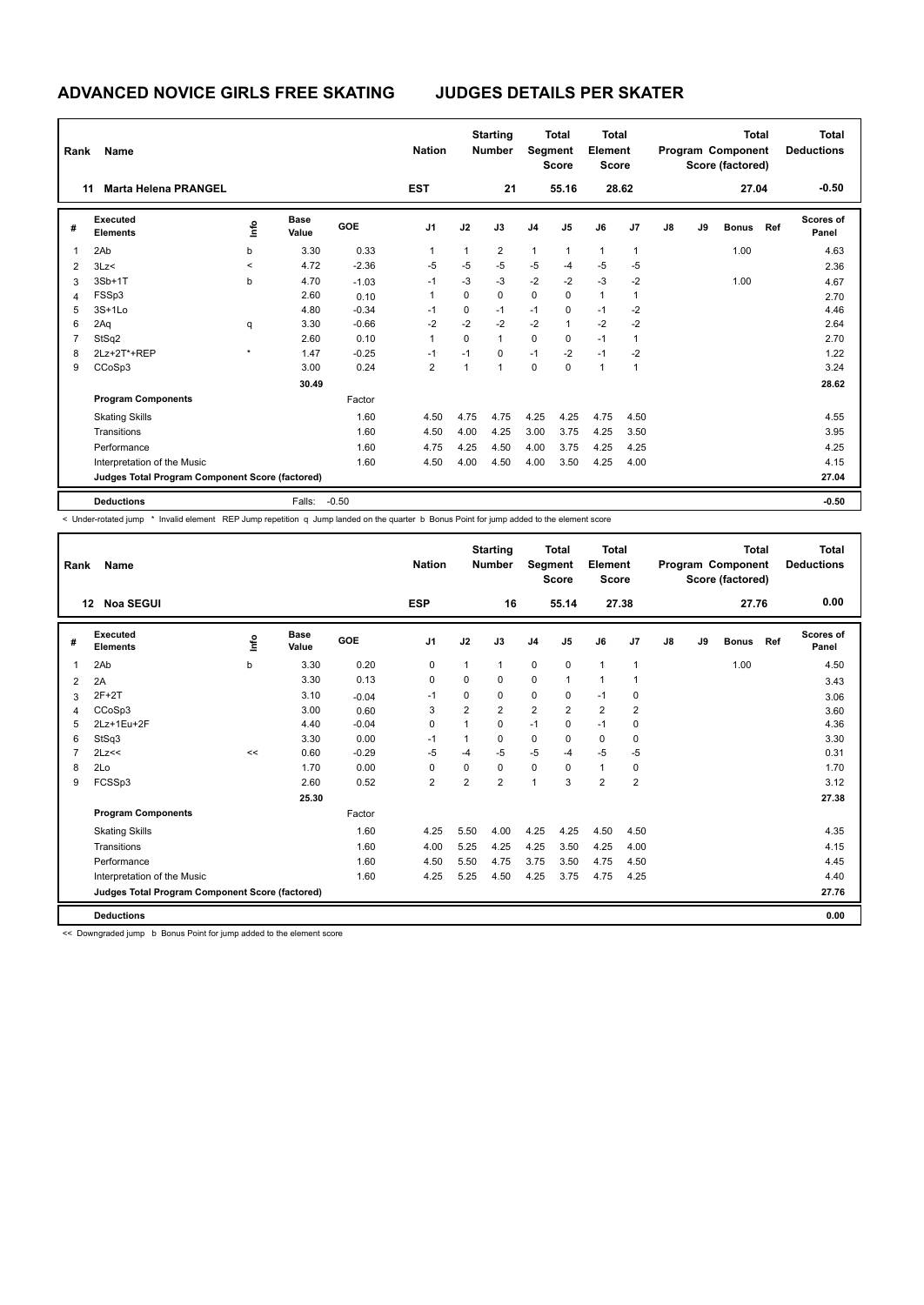| Rank           | Name                                            |                          |                      |            | <b>Nation</b>  |                | <b>Starting</b><br><b>Number</b> |                | <b>Total</b><br>Segment<br><b>Score</b> | <b>Total</b><br>Element<br><b>Score</b> |             |    |    | <b>Total</b><br>Program Component<br>Score (factored) |     | <b>Total</b><br><b>Deductions</b> |  |
|----------------|-------------------------------------------------|--------------------------|----------------------|------------|----------------|----------------|----------------------------------|----------------|-----------------------------------------|-----------------------------------------|-------------|----|----|-------------------------------------------------------|-----|-----------------------------------|--|
|                | <b>Selin AKBULUT</b><br>13                      |                          |                      |            | <b>TUR</b>     |                | 9                                |                | 51.83                                   |                                         | 27.19       |    |    | 24.64                                                 |     | 0.00                              |  |
| #              | <b>Executed</b><br><b>Elements</b>              | lnfo                     | <b>Base</b><br>Value | <b>GOE</b> | J <sub>1</sub> | J2             | J3                               | J <sub>4</sub> | J5                                      | J6                                      | J7          | J8 | J9 | <b>Bonus</b>                                          | Ref | <b>Scores of</b><br>Panel         |  |
| 1              | 2Ab                                             | b                        | 3.30                 | 0.07       | 1              | 0              | $\mathbf{1}$                     | $\mathbf 0$    | 0                                       | $-1$                                    | $\mathbf 0$ |    |    | 1.00                                                  |     | 4.37                              |  |
| 2              | $3S<+2T$                                        | $\overline{\phantom{a}}$ | 4.74                 | $-0.96$    | $-3$           | $-2$           | $-2$                             | $-3$           | $-3$                                    | $-3$                                    | $-3$        |    |    |                                                       |     | 3.78                              |  |
| 3              | 2A                                              |                          | 3.30                 | 0.07       | 0              | 0              | $\mathbf 0$                      | $\mathbf 0$    | 1                                       | $\mathbf 0$                             | 1           |    |    |                                                       |     | 3.37                              |  |
| 4              | 3S<<                                            | <<                       | 1.30                 | $-0.44$    | $-4$           | $-3$           | $-4$                             | $-3$           | $-4$                                    | $-3$                                    | $-3$        |    |    |                                                       |     | 0.86                              |  |
| 5              | FSSp3                                           |                          | 2.60                 | $-0.05$    | 0              | $-1$           | 0                                | $\mathbf 0$    | $-1$                                    | $\overline{1}$                          | 0           |    |    |                                                       |     | 2.55                              |  |
| 6              | 2Lo                                             |                          | 1.70                 | 0.14       | 1              | 0              | $\mathbf 0$                      | $\mathbf{1}$   | 1                                       | $\overline{1}$                          |             |    |    |                                                       |     | 1.84                              |  |
| $\overline{7}$ | 2Lz+1Eu+2Fq                                     | q                        | 4.40                 | $-0.42$    | $-2$           | $-2$           | $-2$                             | $-2$           | $-3$                                    | $-2$                                    | $-2$        |    |    |                                                       |     | 3.98                              |  |
| 8              | StSq2                                           |                          | 2.60                 | 0.36       |                | $\overline{2}$ | $\overline{2}$                   | $\overline{2}$ | 1                                       | $\mathbf{1}$                            | 1           |    |    |                                                       |     | 2.96                              |  |
| 9              | CCoSp3                                          |                          | 3.00                 | 0.48       | 1              | $\overline{2}$ | $\overline{2}$                   | $\mathbf{1}$   | $\overline{2}$                          | $\overline{2}$                          | 1           |    |    |                                                       |     | 3.48                              |  |
|                |                                                 |                          | 26.94                |            |                |                |                                  |                |                                         |                                         |             |    |    |                                                       |     | 27.19                             |  |
|                | <b>Program Components</b>                       |                          |                      | Factor     |                |                |                                  |                |                                         |                                         |             |    |    |                                                       |     |                                   |  |
|                | <b>Skating Skills</b>                           |                          |                      | 1.60       | 4.00           | 5.00           | 4.50                             | 4.00           | 3.75                                    | 4.25                                    | 4.00        |    |    |                                                       |     | 4.15                              |  |
|                | Transitions                                     |                          |                      | 1.60       | 3.75           | 4.50           | 4.25                             | 3.00           | 3.00                                    | 4.00                                    | 3.00        |    |    |                                                       |     | 3.60                              |  |
|                | Performance                                     |                          |                      | 1.60       | 3.75           | 4.75           | 4.50                             | 3.75           | 3.50                                    | 4.00                                    | 3.50        |    |    |                                                       |     | 3.90                              |  |
|                | Interpretation of the Music                     |                          |                      | 1.60       | 3.75           | 4.75           | 4.50                             | 3.75           | 3.00                                    | 3.50                                    | 3.25        |    |    |                                                       |     | 3.75                              |  |
|                | Judges Total Program Component Score (factored) |                          |                      |            |                |                |                                  |                |                                         |                                         |             |    |    |                                                       |     | 24.64                             |  |
|                | <b>Deductions</b>                               |                          |                      |            |                |                |                                  |                |                                         |                                         |             |    |    |                                                       |     | 0.00                              |  |

< Under-rotated jump << Downgraded jump q Jump landed on the quarter b Bonus Point for jump added to the element score

| Rank           | <b>Name</b>                                     |    |                      |        | <b>Nation</b>  |                | <b>Starting</b><br><b>Number</b> | Segment        | Total<br><b>Score</b> | Total<br>Element<br><b>Score</b> |              |    |    | <b>Total</b><br>Program Component<br>Score (factored) | <b>Total</b><br><b>Deductions</b> |
|----------------|-------------------------------------------------|----|----------------------|--------|----------------|----------------|----------------------------------|----------------|-----------------------|----------------------------------|--------------|----|----|-------------------------------------------------------|-----------------------------------|
|                | <b>Roos HARKEMA</b><br>14                       |    |                      |        | <b>NED</b>     |                | 11                               |                | 50.64                 |                                  | 24.32        |    |    | 26.32                                                 | 0.00                              |
| #              | <b>Executed</b><br><b>Elements</b>              | ۴ô | <b>Base</b><br>Value | GOE    | J <sub>1</sub> | J2             | J3                               | J <sub>4</sub> | J <sub>5</sub>        | J6                               | J7           | J8 | J9 | Ref                                                   | Scores of<br>Panel                |
| 1              | 2F+2Lo+2T                                       |    | 4.80                 | 0.04   | 0              | $\mathbf{1}$   | 1                                | $\mathbf 0$    | 0                     | $\mathbf 0$                      | $\mathbf 0$  |    |    |                                                       | 4.84                              |
| 2              | $2Lo+2T$                                        |    | 3.00                 | 0.14   | $\mathbf 0$    | 1              | $\overline{2}$                   | $\mathbf{1}$   | 1                     | 0                                | $\mathbf{1}$ |    |    |                                                       | 3.14                              |
| 3              | 2Lz                                             |    | 2.10                 | 0.08   | $\mathbf{1}$   | $\mathbf 1$    | $\overline{2}$                   | $\mathbf 0$    | 0                     | $\mathbf 0$                      | 0            |    |    |                                                       | 2.18                              |
| 4              | FCSSp3                                          |    | 2.60                 | 0.26   | 1              | 2              | $\mathbf{1}$                     | $\mathbf 0$    | $\Omega$              | $\overline{2}$                   | 1            |    |    |                                                       | 2.86                              |
| 5              | 2F                                              |    | 1.80                 | 0.11   | $\mathbf{1}$   |                | $\mathbf{1}$                     | 0              | $\Omega$              | $\overline{1}$                   | 0            |    |    |                                                       | 1.91                              |
| 6              | 2Lz                                             |    | 2.10                 | 0.17   | 1              | 1              | 1                                | $\mathbf 0$    | $\mathbf 0$           | $\mathbf{1}$                     | 1            |    |    |                                                       | 2.27                              |
| $\overline{7}$ | 1A                                              |    | 1.10                 | 0.11   | $\mathbf{1}$   | 1              | $\mathbf{1}$                     | $\mathbf 0$    | 1                     | $\overline{2}$                   | 1            |    |    |                                                       | 1.21                              |
| 8              | StSq2                                           |    | 2.60                 | 0.31   | $\mathbf{1}$   | $\overline{2}$ | $\overline{2}$                   | $\mathbf{1}$   | $-1$                  | $\overline{1}$                   | 1            |    |    |                                                       | 2.91                              |
| 9              | CCoSp3                                          |    | 3.00                 | 0.00   | $\mathbf 0$    | $\Omega$       | $\overline{2}$                   | $\mathbf 0$    | $-2$                  | $\mathbf 0$                      | $\mathbf 0$  |    |    |                                                       | 3.00                              |
|                |                                                 |    | 23.10                |        |                |                |                                  |                |                       |                                  |              |    |    |                                                       | 24.32                             |
|                | <b>Program Components</b>                       |    |                      | Factor |                |                |                                  |                |                       |                                  |              |    |    |                                                       |                                   |
|                | <b>Skating Skills</b>                           |    |                      | 1.60   | 4.00           | 5.25           | 4.50                             | 3.75           | 4.25                  | 4.25                             | 4.00         |    |    |                                                       | 4.20                              |
|                | Transitions                                     |    |                      | 1.60   | 3.75           | 5.25           | 4.25                             | 3.50           | 3.75                  | 4.00                             | 3.75         |    |    |                                                       | 3.90                              |
|                | Performance                                     |    |                      | 1.60   | 4.00           | 5.50           | 4.75                             | 4.00           | 3.75                  | 4.00                             | 4.00         |    |    |                                                       | 4.15                              |
|                | Interpretation of the Music                     |    |                      | 1.60   | 3.75           | 5.50           | 5.00                             | 4.00           | 3.25                  | 4.00                             | 4.25         |    |    |                                                       | 4.20                              |
|                | Judges Total Program Component Score (factored) |    |                      |        |                |                |                                  |                |                       |                                  |              |    |    |                                                       | 26.32                             |
|                | <b>Deductions</b>                               |    |                      |        |                |                |                                  |                |                       |                                  |              |    |    |                                                       | 0.00                              |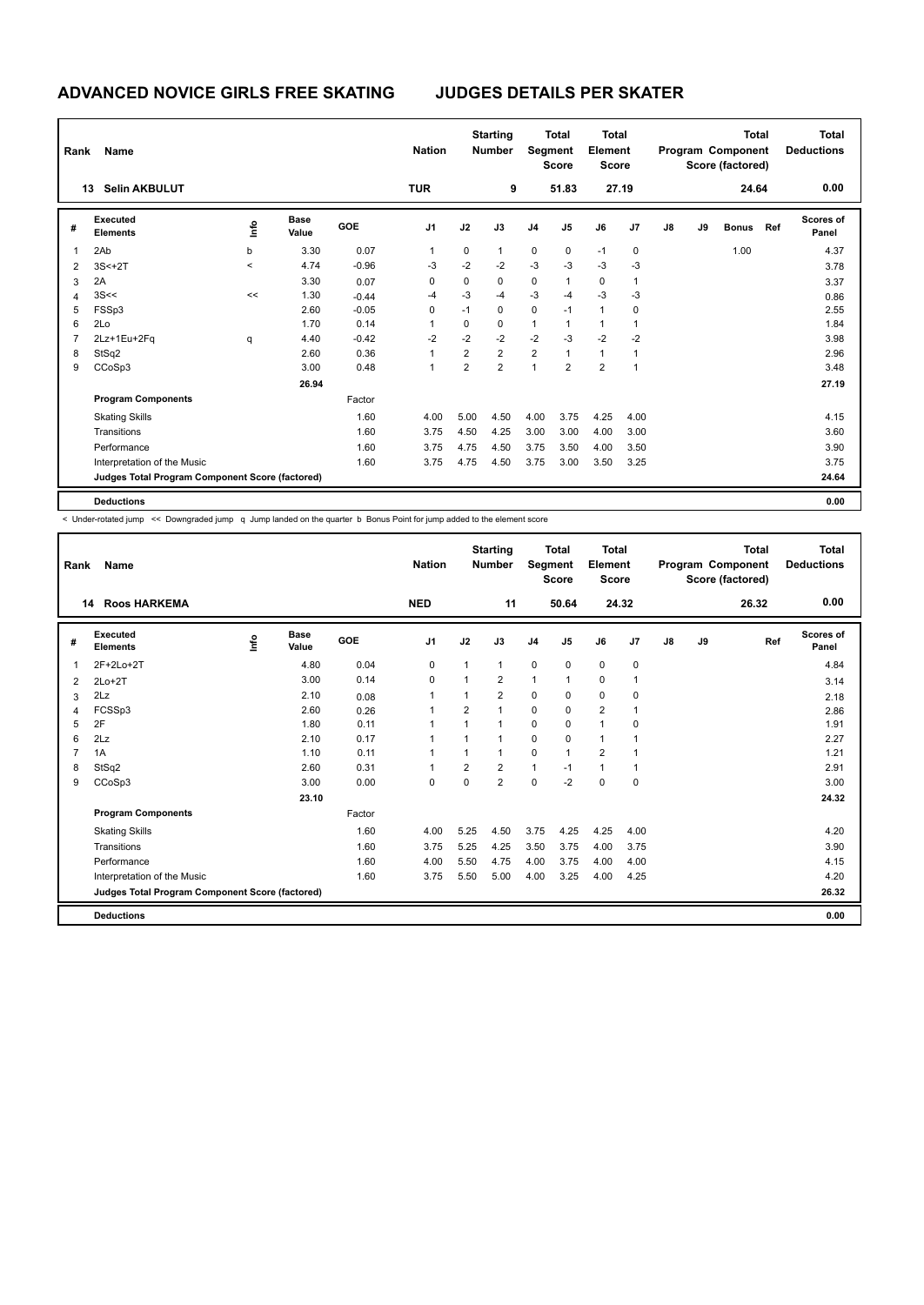| Rank | Name                                            |      |                      |            | <b>Nation</b>  |              | <b>Starting</b><br><b>Number</b> |                | <b>Total</b><br>Segment<br><b>Score</b> | Total<br>Element<br><b>Score</b> |       |               |    | <b>Total</b><br>Program Component<br>Score (factored) |     | Total<br><b>Deductions</b> |
|------|-------------------------------------------------|------|----------------------|------------|----------------|--------------|----------------------------------|----------------|-----------------------------------------|----------------------------------|-------|---------------|----|-------------------------------------------------------|-----|----------------------------|
|      | <b>Nerea MUR</b><br>15                          |      |                      |            | <b>NED</b>     |              | 10                               |                | 46.91                                   |                                  | 24.77 |               |    | 22.64                                                 |     | $-0.50$                    |
| #    | Executed<br><b>Elements</b>                     | lnfo | <b>Base</b><br>Value | <b>GOE</b> | J <sub>1</sub> | J2           | J3                               | J <sub>4</sub> | J5                                      | J6                               | J7    | $\mathsf{J}8$ | J9 | <b>Bonus</b>                                          | Ref | <b>Scores of</b><br>Panel  |
| 1    | $2Ab+2T$                                        | b    | 4.60                 | 0.00       | 0              | 0            | 0                                | $\mathbf 0$    | 0                                       | 0                                | 0     |               |    | 1.00                                                  |     | 5.60                       |
| 2    | 2A                                              |      | 3.30                 | $-0.33$    | $-1$           | $-2$         | $-1$                             | $-1$           | $-1$                                    | $\mathbf 0$                      | $-1$  |               |    |                                                       |     | 2.97                       |
| 3    | 2Lz                                             |      | 2.10                 | 0.13       | 1              | 0            | 0                                | $\mathbf{1}$   | 0                                       | $\overline{1}$                   |       |               |    |                                                       |     | 2.23                       |
| 4    | FCSSp2                                          |      | 2.30                 | $-0.14$    | -2             | $-1$         | 0                                | $\mathbf 0$    | $-2$                                    | 0                                | 0     |               |    |                                                       |     | 2.16                       |
| 5    | 2Lo                                             |      | 1.70                 | 0.10       | $\Omega$       | 0            | $\overline{1}$                   | $\mathbf{1}$   | 0                                       | $\overline{2}$                   |       |               |    |                                                       |     | 1.80                       |
| 6    | 2F+1Lo+2Lo                                      |      | 4.00                 | $-0.04$    | 0              | 0            | 0                                | 0              | $-1$                                    | $\mathbf 0$                      | $-1$  |               |    |                                                       |     | 3.96                       |
|      | 2F                                              |      | 1.80                 | $-0.90$    | -5             | $-5$         | $-5$                             | $-5$           | $-5$                                    | $-5$                             | -5    |               |    |                                                       |     | 0.90                       |
| 8    | CCoSp2                                          |      | 2.50                 | 0.10       | 0              | $\mathbf{1}$ | $\overline{1}$                   | $\mathbf 0$    | 1                                       | 0                                | 0     |               |    |                                                       |     | 2.60                       |
| 9    | StSq2                                           |      | 2.60                 | $-0.05$    | $-1$           | $\Omega$     | $\mathbf 0$                      | $-1$           | $\Omega$                                | $\mathbf 0$                      | 1     |               |    |                                                       |     | 2.55                       |
|      |                                                 |      | 24.90                |            |                |              |                                  |                |                                         |                                  |       |               |    |                                                       |     | 24.77                      |
|      | <b>Program Components</b>                       |      |                      | Factor     |                |              |                                  |                |                                         |                                  |       |               |    |                                                       |     |                            |
|      | <b>Skating Skills</b>                           |      |                      | 1.60       | 3.75           | 4.00         | 3.50                             | 3.25           | 4.00                                    | 4.00                             | 3.00  |               |    |                                                       |     | 3.70                       |
|      | Transitions                                     |      |                      | 1.60       | 3.50           | 4.00         | 3.25                             | 3.00           | 3.50                                    | 3.75                             | 3.00  |               |    |                                                       |     | 3.40                       |
|      | Performance                                     |      |                      | 1.60       | 3.75           | 4.25         | 3.75                             | 3.50           | 3.25                                    | 3.75                             | 3.25  |               |    |                                                       |     | 3.60                       |
|      | Interpretation of the Music                     |      |                      | 1.60       | 3.50           | 4.25         | 3.25                             | 3.25           | 3.50                                    | 3.75                             | 3.25  |               |    |                                                       |     | 3.45                       |
|      | Judges Total Program Component Score (factored) |      |                      |            |                |              |                                  |                |                                         |                                  |       |               |    |                                                       |     | 22.64                      |
|      | <b>Deductions</b>                               |      | Falls:               | $-0.50$    |                |              |                                  |                |                                         |                                  |       |               |    |                                                       |     | $-0.50$                    |

b Bonus Point for jump added to the element score

| Rank | Name                                            |             |                      |         | <b>Nation</b>  |          | <b>Starting</b><br><b>Number</b> | Segment        | <b>Total</b><br><b>Score</b> | <b>Total</b><br>Element<br><b>Score</b> |                |               |    | Total<br>Program Component<br>Score (factored) |     | <b>Total</b><br><b>Deductions</b> |
|------|-------------------------------------------------|-------------|----------------------|---------|----------------|----------|----------------------------------|----------------|------------------------------|-----------------------------------------|----------------|---------------|----|------------------------------------------------|-----|-----------------------------------|
| 16   | <b>Sara SCHIAVONE</b>                           |             |                      |         | <b>ESP</b>     |          | $\mathbf{2}$                     |                | 46.71                        | 26.07                                   |                |               |    | 20.64                                          |     | 0.00                              |
| #    | <b>Executed</b><br><b>Elements</b>              | <u>info</u> | <b>Base</b><br>Value | GOE     | J <sub>1</sub> | J2       | J3                               | J <sub>4</sub> | J <sub>5</sub>               | J6                                      | J <sub>7</sub> | $\mathsf{J}8$ | J9 | <b>Bonus</b>                                   | Ref | <b>Scores of</b><br>Panel         |
| 1    | 3Tb                                             | b           | 4.20                 | $-1.51$ | $-4$           | $-3$     | -4                               | $-4$           | $-3$                         | $-4$                                    | $-3$           |               |    | 1.00                                           |     | 3.69                              |
| 2    | 2Ab                                             | b           | 3.30                 | $-0.46$ | $-1$           | $-1$     | $-1$                             | $-2$           | $-1$                         | $-2$                                    | $-2$           |               |    | 1.00                                           |     | 3.84                              |
| 3    | 2A                                              |             | 3.30                 | 0.07    | 0              | 1        | 0                                | $-1$           | $\Omega$                     | $\mathbf{1}$                            | 0              |               |    |                                                |     | 3.37                              |
| 4    | CCoSp2V                                         |             | 1.88                 | 0.11    | 1              | 1        | 0                                | 0              | $\Omega$                     | $\overline{2}$                          | $\mathbf{1}$   |               |    |                                                |     | 1.99                              |
| 5    | 2Lz+1Eu+2S                                      |             | 3.90                 | $-0.04$ | 0              | 0        | 0                                | $\mathbf 0$    | 0                            | $-1$                                    | $-1$           |               |    |                                                |     | 3.86                              |
| 6    | $2Lz+2T$                                        |             | 3.40                 | $-0.38$ | $-1$           | $-2$     | $-2$                             | $-1$           | $-2$                         | $-3$                                    | $-2$           |               |    |                                                |     | 3.02                              |
| 7    | StSq2                                           |             | 2.60                 | $-0.31$ | $-1$           | $\Omega$ | $-2$                             | $-1$           | $-1$                         | $-1$                                    | $-2$           |               |    |                                                |     | 2.29                              |
| 8    | 2F                                              |             | 1.80                 | 0.00    | 0              | $\Omega$ | 0                                | 0              | $\Omega$                     | $-1$                                    | 0              |               |    |                                                |     | 1.80                              |
| 9    | FCSSp2                                          |             | 2.30                 | $-0.09$ | $-1$           | $\Omega$ | $\Omega$                         | $\mathbf 0$    | $-3$                         | $\mathbf 0$                             | $-1$           |               |    |                                                |     | 2.21                              |
|      |                                                 |             | 26.68                |         |                |          |                                  |                |                              |                                         |                |               |    |                                                |     | 26.07                             |
|      | <b>Program Components</b>                       |             |                      | Factor  |                |          |                                  |                |                              |                                         |                |               |    |                                                |     |                                   |
|      | <b>Skating Skills</b>                           |             |                      | 1.60    | 3.25           | 4.25     | 3.75                             | 3.50           | 3.25                         | 3.75                                    | 3.00           |               |    |                                                |     | 3.50                              |
|      | Transitions                                     |             |                      | 1.60    | 2.75           | 4.00     | 3.25                             | 3.25           | 2.50                         | 3.25                                    | 2.50           |               |    |                                                |     | 3.00                              |
|      | Performance                                     |             |                      | 1.60    | 3.25           | 4.25     | 3.25                             | 3.25           | 2.50                         | 3.50                                    | 2.50           |               |    |                                                |     | 3.15                              |
|      | Interpretation of the Music                     |             |                      | 1.60    | 3.25           | 3.75     | 3.25                             | 3.50           | 2.25                         | 3.50                                    | 2.75           |               |    |                                                |     | 3.25                              |
|      | Judges Total Program Component Score (factored) |             |                      |         |                |          |                                  |                |                              |                                         |                |               |    |                                                |     | 20.64                             |
|      | <b>Deductions</b>                               |             |                      |         |                |          |                                  |                |                              |                                         |                |               |    |                                                |     | 0.00                              |

b Bonus Point for jump added to the element score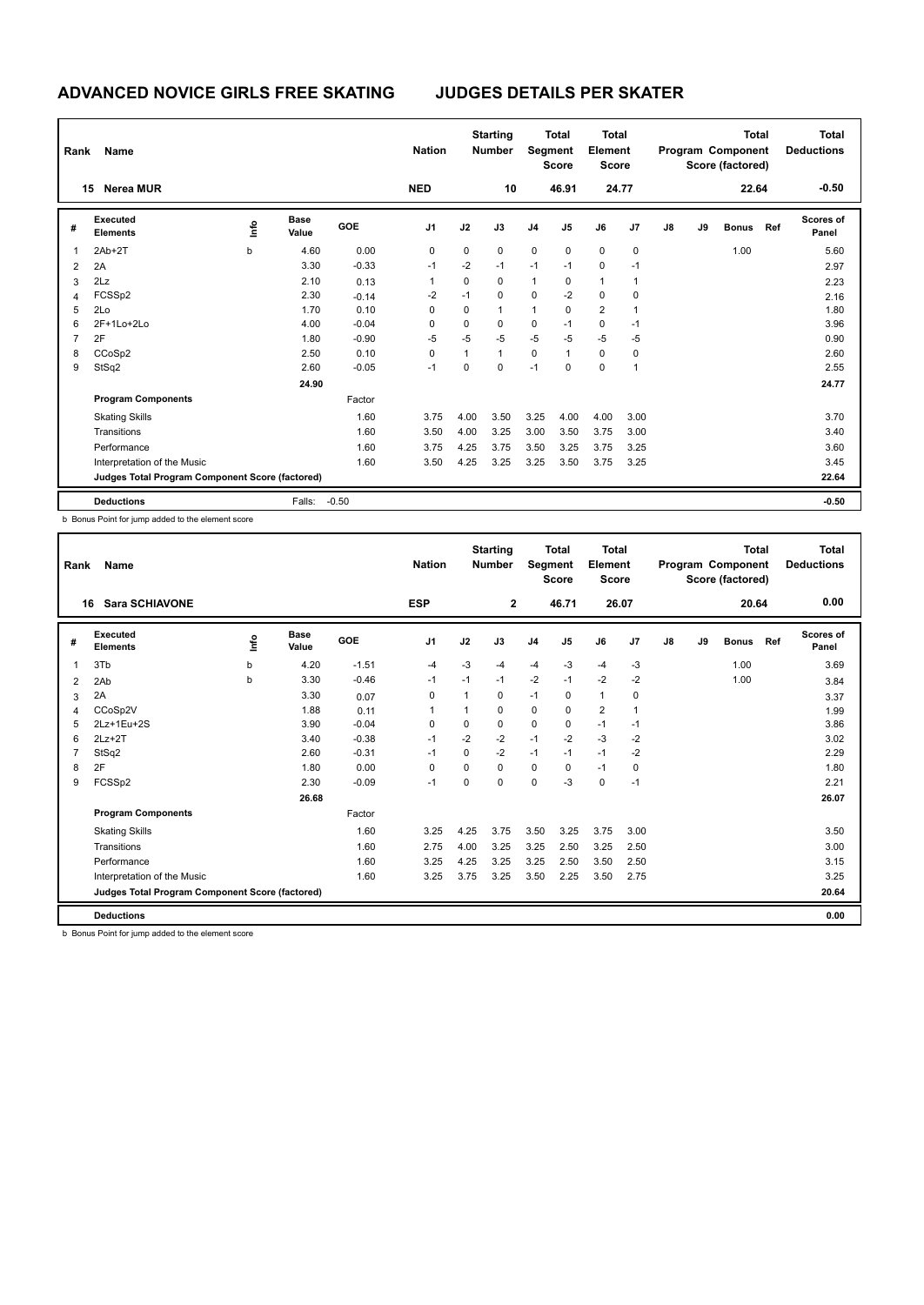| Rank           | Name                                            |                     |                      |            | <b>Nation</b>  |                | <b>Starting</b><br><b>Number</b> |                | <b>Total</b><br>Segment<br><b>Score</b> | <b>Total</b><br>Element<br><b>Score</b> |                |    |    | <b>Total</b><br>Program Component<br>Score (factored) | <b>Total</b><br><b>Deductions</b> |
|----------------|-------------------------------------------------|---------------------|----------------------|------------|----------------|----------------|----------------------------------|----------------|-----------------------------------------|-----------------------------------------|----------------|----|----|-------------------------------------------------------|-----------------------------------|
|                | <b>EIII KANKARE</b><br>17                       |                     |                      |            | <b>LUX</b>     |                | 19                               |                | 46.23                                   | 19.87                                   |                |    |    | 27.36                                                 | $-1.00$                           |
| #              | Executed<br><b>Elements</b>                     | ١m                  | <b>Base</b><br>Value | <b>GOE</b> | J <sub>1</sub> | J2             | J3                               | J <sub>4</sub> | J <sub>5</sub>                          | J6                                      | J7             | J8 | J9 | Ref                                                   | <b>Scores of</b><br>Panel         |
| 1              | 3S<<                                            | <<                  | 1.30                 | $-0.62$    | $-5$           | $-4$           | $-5$                             | $-5$           | $-4$                                    | $-5$                                    | $-5$           |    |    |                                                       | 0.68                              |
| $\overline{2}$ | 2A<                                             | $\,<\,$             | 2.64                 | $-1.32$    | $-5$           | $-5$           | $-5$                             | $-5$           | $-5$                                    | $-5$                                    | $-5$           |    |    |                                                       | 1.32                              |
| 3              | 2F                                              |                     | 1.80                 | $-0.25$    | $-1$           | 0              | $-1$                             | $-1$           | $-2$                                    | -2                                      | -2             |    |    |                                                       | 1.55                              |
| $\overline{4}$ | CCoSp3                                          |                     | 3.00                 | 0.42       | 1              | 2              | $\Omega$                         | $\mathbf 0$    | $\overline{2}$                          | $\overline{2}$                          | $\overline{2}$ |    |    |                                                       | 3.42                              |
| 5              | StSq3                                           |                     | 3.30                 | 0.66       | $\overline{2}$ | $\overline{2}$ | $\overline{2}$                   | $\mathbf{1}$   | $\overline{2}$                          | $\overline{2}$                          | $\overline{2}$ |    |    |                                                       | 3.96                              |
| 6              | <b>Lz</b>                                       |                     | 0.00                 | 0.00       |                |                | ä,                               |                |                                         | ÷                                       |                |    |    |                                                       | 0.00                              |
| $\overline{7}$ | 2Lz+2Lo+2T                                      |                     | 5.10                 | 0.04       | 0              | $\mathbf{1}$   | $\mathbf 0$                      | $\mathbf 0$    | $\Omega$                                | $\overline{2}$                          | $\mathbf 0$    |    |    |                                                       | 5.14                              |
| 8              | $2Fq+2T<$                                       | $\prec$             | 2.84                 | $-0.90$    | $-5$           | $-5$           | $-5$                             | $-5$           | $-5$                                    | $-5$                                    | $-5$           |    |    |                                                       | 1.94                              |
| 9              | $2S^*$                                          | $\boldsymbol{\ast}$ | 0.00                 | 0.00       |                |                |                                  |                |                                         |                                         |                |    |    |                                                       | 0.00                              |
| 10             | FCSSp1                                          |                     | 1.90                 | $-0.04$    | $-1$           | 0              | $\mathbf 0$                      | $-1$           | $\mathbf 0$                             | $\mathbf{1}$                            | $\mathbf 0$    |    |    |                                                       | 1.86                              |
|                |                                                 |                     | 21.88                |            |                |                |                                  |                |                                         |                                         |                |    |    |                                                       | 19.87                             |
|                | <b>Program Components</b>                       |                     |                      | Factor     |                |                |                                  |                |                                         |                                         |                |    |    |                                                       |                                   |
|                | <b>Skating Skills</b>                           |                     |                      | 1.60       | 4.00           | 5.00           | 4.75                             | 4.25           | 4.75                                    | 4.50                                    | 4.50           |    |    |                                                       | 4.55                              |
|                | Transitions                                     |                     |                      | 1.60       | 3.75           | 5.00           | 4.25                             | 3.25           | 4.75                                    | 4.25                                    | 4.00           |    |    |                                                       | 4.20                              |
|                | Performance                                     |                     |                      | 1.60       | 4.00           | 4.25           | 4.50                             | 3.75           | 5.00                                    | 4.00                                    | 3.75           |    |    |                                                       | 4.10                              |
|                | Interpretation of the Music                     |                     |                      | 1.60       | 4.25           | 4.50           | 4.00                             | 3.75           | 4.75                                    | 4.25                                    | 4.25           |    |    |                                                       | 4.25                              |
|                | Judges Total Program Component Score (factored) |                     |                      |            |                |                |                                  |                |                                         |                                         |                |    |    |                                                       | 27.36                             |
|                | <b>Deductions</b>                               |                     | Falls:               | $-1.00$    |                |                |                                  |                |                                         |                                         |                |    |    |                                                       | $-1.00$                           |

< Under-rotated jump << Downgraded jump \* Invalid element q Jump landed on the quarter

| Rank           | <b>Name</b>                                     |    |                      |         | <b>Nation</b>  |                | <b>Starting</b><br><b>Number</b> | Segment        | <b>Total</b><br><b>Score</b> | <b>Total</b><br>Element<br><b>Score</b> |              |               |    | <b>Total</b><br>Program Component<br>Score (factored) | <b>Total</b><br><b>Deductions</b> |
|----------------|-------------------------------------------------|----|----------------------|---------|----------------|----------------|----------------------------------|----------------|------------------------------|-----------------------------------------|--------------|---------------|----|-------------------------------------------------------|-----------------------------------|
| 18             | <b>Olivia ENDER</b>                             |    |                      |         | <b>NED</b>     |                | 8                                |                | 45.97                        | 22.05                                   |              |               |    | 23.92                                                 | 0.00                              |
| #              | Executed<br><b>Elements</b>                     | ۴ů | <b>Base</b><br>Value | GOE     | J <sub>1</sub> | J2             | J3                               | J <sub>4</sub> | J5                           | J6                                      | J7           | $\mathsf{J}8$ | J9 | Ref                                                   | <b>Scores of</b><br>Panel         |
| 1              | CCoSp3                                          |    | 3.00                 | 0.48    | $\overline{2}$ | $\overline{2}$ | $\mathbf{1}$                     | 2              | $\mathbf{1}$                 | $\overline{2}$                          | $\mathbf{1}$ |               |    |                                                       | 3.48                              |
| 2              | 2F                                              |    | 1.80                 | 0.07    | 0              | 0              | $\mathbf{1}$                     | $\mathbf{1}$   | 0                            | $\mathbf{1}$                            | 0            |               |    |                                                       | 1.87                              |
| 3              | $2Lz+2T$                                        |    | 3.40                 | 0.04    | 0              | 0              | 0                                | 0              | 1                            | $\mathbf{1}$                            | 0            |               |    |                                                       | 3.44                              |
| $\overline{4}$ | StSq1                                           |    | 1.80                 | 0.07    | $\Omega$       | 1              | $\mathbf{1}$                     | $\mathbf 0$    | 1                            | $\Omega$                                | 0            |               |    |                                                       | 1.87                              |
| 5              | $2F+2T+2Lo$                                     |    | 4.80                 | $-0.29$ | $-2$           | $-2$           | $-2$                             | $-1$           | $-1$                         | $-1$                                    | $-2$         |               |    |                                                       | 4.51                              |
| 6              | 2Lo                                             |    | 1.70                 | $-0.17$ | $-1$           | $-2$           | $-1$                             | $-1$           | $-1$                         | $-1$                                    | $-1$         |               |    |                                                       | 1.53                              |
| 7              | 2Lz                                             |    | 2.10                 | 0.00    | $\Omega$       | $\Omega$       | $\Omega$                         | $\mathbf 0$    | $\Omega$                     | $\mathbf{1}$                            | 0            |               |    |                                                       | 2.10                              |
| 8              | FCSSp3                                          |    | 2.60                 | $-0.47$ | $-2$           | $-1$           | $-2$                             | $-3$           | $-2$                         | $-1$                                    | -2           |               |    |                                                       | 2.13                              |
| 9              | 1A                                              |    | 1.10                 | 0.02    | $\mathbf 0$    | 0              | $\mathbf{1}$                     | $\mathbf 0$    | 0                            | $\overline{1}$                          | 0            |               |    |                                                       | 1.12                              |
|                |                                                 |    | 22.30                |         |                |                |                                  |                |                              |                                         |              |               |    |                                                       | 22.05                             |
|                | <b>Program Components</b>                       |    |                      | Factor  |                |                |                                  |                |                              |                                         |              |               |    |                                                       |                                   |
|                | <b>Skating Skills</b>                           |    |                      | 1.60    | 3.50           | 4.25           | 4.25                             | 3.25           | 3.75                         | 4.00                                    | 3.25         |               |    |                                                       | 3.75                              |
|                | Transitions                                     |    |                      | 1.60    | 3.25           | 4.00           | 4.00                             | 3.50           | 3.50                         | 3.75                                    | 3.25         |               |    |                                                       | 3.60                              |
|                | Performance                                     |    |                      | 1.60    | 3.75           | 4.25           | 4.50                             | 3.75           | 3.50                         | 4.00                                    | 3.50         |               |    |                                                       | 3.85                              |
|                | Interpretation of the Music                     |    |                      | 1.60    | 3.50           | 4.25           | 4.25                             | 3.50           | 3.25                         | 4.00                                    | 3.50         |               |    |                                                       | 3.75                              |
|                | Judges Total Program Component Score (factored) |    |                      |         |                |                |                                  |                |                              |                                         |              |               |    |                                                       | 23.92                             |
|                | <b>Deductions</b>                               |    |                      |         |                |                |                                  |                |                              |                                         |              |               |    |                                                       | 0.00                              |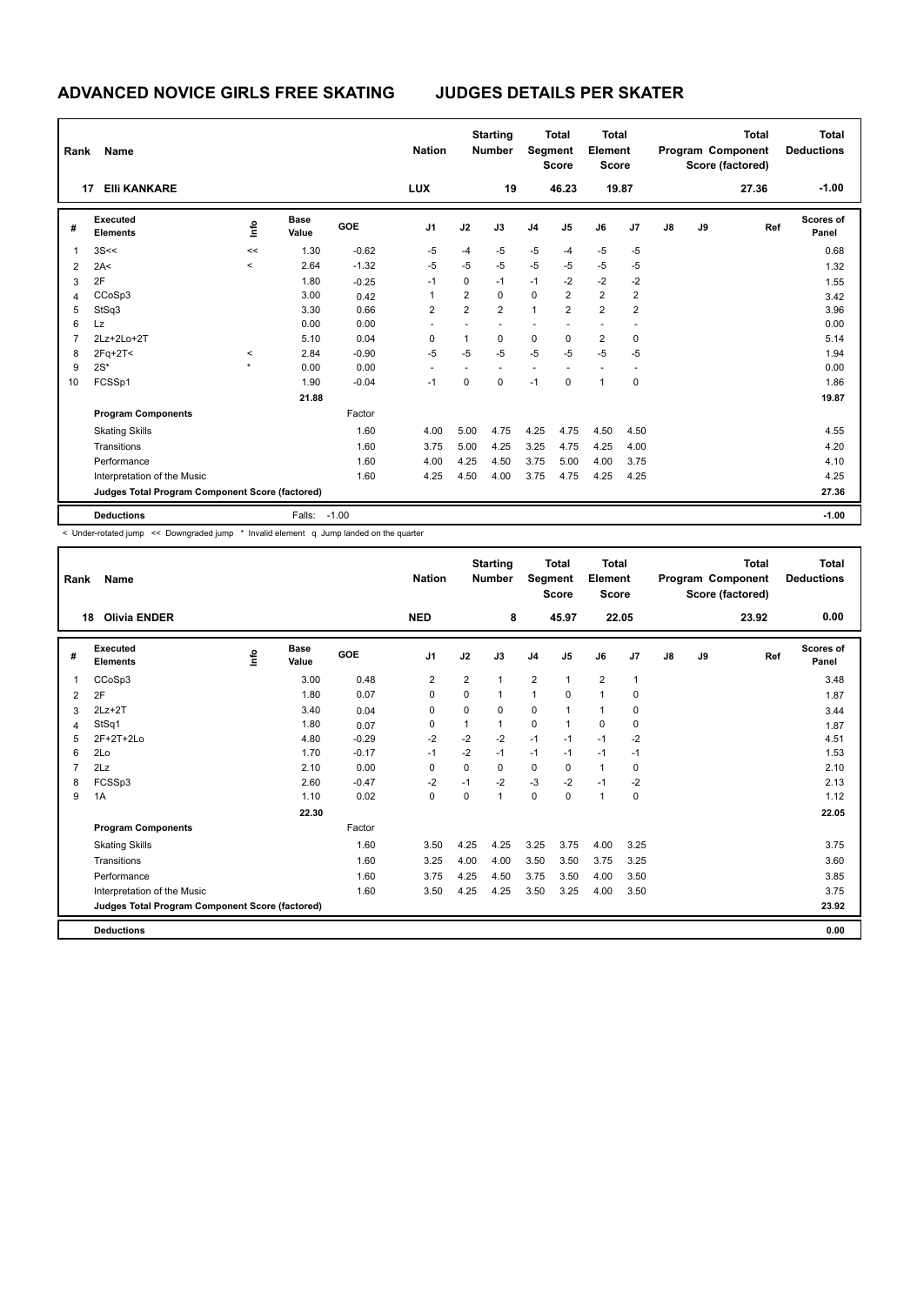| Rank | Name                                            |              |                      |            | <b>Nation</b>                |                | <b>Starting</b><br><b>Number</b> |                | <b>Total</b><br><b>Segment</b><br><b>Score</b> | <b>Total</b><br>Element<br><b>Score</b> |                |               |    | <b>Total</b><br>Program Component<br>Score (factored) | <b>Total</b><br><b>Deductions</b> |
|------|-------------------------------------------------|--------------|----------------------|------------|------------------------------|----------------|----------------------------------|----------------|------------------------------------------------|-----------------------------------------|----------------|---------------|----|-------------------------------------------------------|-----------------------------------|
| 19   | <b>Emilia SOLOUHKIN</b>                         |              |                      |            | <b>NED</b>                   |                | 12                               |                | 45.18                                          |                                         | 22.34          |               |    | 25.84                                                 | $-3.00$                           |
| #    | Executed<br><b>Elements</b>                     | ١m           | <b>Base</b><br>Value | <b>GOE</b> | J1                           | J2             | J3                               | J <sub>4</sub> | J5                                             | J6                                      | J7             | $\mathsf{J}8$ | J9 | Ref                                                   | <b>Scores of</b><br>Panel         |
|      | 2F                                              |              | 1.80                 | 0.00       | 0                            | 0              | 0                                | $\mathbf 0$    | 0                                              | 0                                       | 0              |               |    |                                                       | 1.80                              |
| 2    | 2A<                                             | $\prec$      | 2.64                 | $-1.06$    | $-4$                         | $-3$           | $-4$                             | $-4$           | $-4$                                           | $-5$                                    | $-4$           |               |    |                                                       | 1.58                              |
| 3    | 2A<                                             | $\checkmark$ | 2.64                 | $-0.69$    | $-2$                         | $-3$           | $-2$                             | $-4$           | $-2$                                           | $-3$                                    | -3             |               |    |                                                       | 1.95                              |
| 4    | FCSp2                                           |              | 2.30                 | 0.23       | 1                            | $\mathbf{1}$   | $\mathbf{1}$                     | $\mathbf 0$    | 1                                              | $\overline{1}$                          |                |               |    |                                                       | 2.53                              |
| 5    | StSq3                                           |              | 3.30                 | 0.33       |                              | 1              | $\overline{2}$                   | $\mathbf{1}$   | $-1$                                           | $\mathbf 0$                             | $\overline{2}$ |               |    |                                                       | 3.63                              |
| 6    | 2Lz!+2Loq+2T                                    |              | 5.10                 | $-0.71$    | $-4$                         | $-4$           | $-3$                             | $-2$           | $-4$                                           | $-3$                                    | $-3$           |               |    |                                                       | 4.39                              |
|      | 2F                                              |              | 1.80                 | 0.07       | 0                            | 0              | $\mathbf{1}$                     | $\mathbf 0$    | 0                                              | $\overline{2}$                          |                |               |    |                                                       | 1.87                              |
| 8    | 2Lz!q                                           |              | 2.10                 | $-1.05$    | $-5$                         | $-5$           | $-5$                             | $-5$           | $-5$                                           | $-5$                                    | -5             |               |    |                                                       | 1.05                              |
| 9    | CCoSp3                                          |              | 3.00                 | 0.54       | 0                            | $\overline{2}$ | $\overline{2}$                   | $\overline{2}$ | $\mathbf{1}$                                   | $\overline{2}$                          | $\overline{2}$ |               |    |                                                       | 3.54                              |
|      |                                                 |              | 24.68                |            |                              |                |                                  |                |                                                |                                         |                |               |    |                                                       | 22.34                             |
|      | <b>Program Components</b>                       |              |                      | Factor     |                              |                |                                  |                |                                                |                                         |                |               |    |                                                       |                                   |
|      | <b>Skating Skills</b>                           |              |                      | 1.60       | 3.75                         | 4.50           | 4.75                             | 4.25           | 4.25                                           | 3.75                                    | 3.50           |               |    |                                                       | 4.10                              |
|      | Transitions                                     |              |                      | 1.60       | 3.75                         | 4.50           | 4.50                             | 3.50           | 3.50                                           | 3.50                                    | 3.75           |               |    |                                                       | 3.80                              |
|      | Performance                                     |              |                      | 1.60       | 4.25                         | 4.75           | 4.75                             | 4.00           | 3.50                                           | 3.25                                    | 4.25           |               |    |                                                       | 4.15                              |
|      | Interpretation of the Music                     |              |                      | 1.60       | 4.00                         | 4.75           | 4.75                             | 4.00           | 3.25                                           | 3.50                                    | 4.25           |               |    |                                                       | 4.10                              |
|      | Judges Total Program Component Score (factored) |              |                      |            |                              |                |                                  |                |                                                |                                         |                |               |    |                                                       | 25.84                             |
|      | <b>Deductions</b>                               |              | Falls:               | $-0.50$    | Interruption with allowance: |                |                                  |                | $-2.50$                                        |                                         |                |               |    |                                                       | $-3.00$                           |

< Under-rotated jump ! Not clear edge q Jump landed on the quarter

| Rank         | Name                                            |            |                      |         | <b>Nation</b>  |              | <b>Starting</b><br><b>Number</b> | Segment        | <b>Total</b><br><b>Score</b> | <b>Total</b><br>Element<br><b>Score</b> |                |    |    | <b>Total</b><br>Program Component<br>Score (factored) | <b>Total</b><br><b>Deductions</b> |
|--------------|-------------------------------------------------|------------|----------------------|---------|----------------|--------------|----------------------------------|----------------|------------------------------|-----------------------------------------|----------------|----|----|-------------------------------------------------------|-----------------------------------|
| 20           | <b>Sharon LUIT</b>                              |            |                      |         | <b>NED</b>     |              | 3                                |                | 44.17                        | 21.45                                   |                |    |    | 22.72                                                 | 0.00                              |
| #            | Executed<br><b>Elements</b>                     | <b>Lin</b> | <b>Base</b><br>Value | GOE     | J <sub>1</sub> | J2           | J3                               | J <sub>4</sub> | J <sub>5</sub>               | J6                                      | J <sub>7</sub> | J8 | J9 | Ref                                                   | Scores of<br>Panel                |
| $\mathbf{1}$ | 2Lo                                             |            | 1.70                 | 0.07    | 0              | 0            | $\mathbf{1}$                     | 0              | $\mathbf 0$                  | $\mathbf{1}$                            | $\mathbf{1}$   |    |    |                                                       | 1.77                              |
| 2            | 2Lz                                             |            | 2.10                 | $-0.08$ | 0              | $\mathbf 0$  | 0                                | $-1$           | $-1$                         | $-1$                                    | 0              |    |    |                                                       | 2.02                              |
| 3            | FCSSp3                                          |            | 2.60                 | 0.10    | 0              | 1            | 0                                | 1              | $\Omega$                     | 0                                       | 1              |    |    |                                                       | 2.70                              |
| 4            | $1A+2T$                                         |            | 2.40                 | $-0.05$ | $-1$           | $\Omega$     | 0                                | 0              | $\Omega$                     | $-1$                                    | $-1$           |    |    |                                                       | 2.35                              |
| 5            | 2F+2Tq+2Lo<                                     | $\hat{}$   | 4.46                 | $-0.68$ | $-4$           | $-4$         | -4                               | $-3$           | $-3$                         | $-4$                                    | $-4$           |    |    |                                                       | 3.78                              |
| 6            | StSq2                                           |            | 2.60                 | 0.10    | 0              | $\mathbf{1}$ | 1                                | 0              | $-1$                         | $\mathbf 0$                             | $\overline{1}$ |    |    |                                                       | 2.70                              |
| 7            | 2Lz!                                            |            | 2.10                 | $-0.42$ | $-2$           | $-2$         | $-2$                             | $-2$           | $-2$                         | $-1$                                    | $-2$           |    |    |                                                       | 1.68                              |
| 8            | 2F!                                             |            | 1.80                 | $-0.29$ | $-2$           | $-2$         | $-2$                             | $-1$           | $-2$                         | $-1$                                    | $-1$           |    |    |                                                       | 1.51                              |
| 9            | CCoSp3                                          |            | 3.00                 | $-0.06$ | $-1$           | $\Omega$     | $\Omega$                         | 0              | $\overline{1}$               | $-1$                                    | 0              |    |    |                                                       | 2.94                              |
|              |                                                 |            | 22.76                |         |                |              |                                  |                |                              |                                         |                |    |    |                                                       | 21.45                             |
|              | <b>Program Components</b>                       |            |                      | Factor  |                |              |                                  |                |                              |                                         |                |    |    |                                                       |                                   |
|              | <b>Skating Skills</b>                           |            |                      | 1.60    | 3.50           | 4.75         | 4.00                             | 3.25           | 3.50                         | 3.75                                    | 3.25           |    |    |                                                       | 3.60                              |
|              | Transitions                                     |            |                      | 1.60    | 3.50           | 4.50         | 3.75                             | 3.00           | 3.00                         | 3.50                                    | 3.25           |    |    |                                                       | 3.40                              |
|              | Performance                                     |            |                      | 1.60    | 3.25           | 4.75         | 4.25                             | 3.50           | 2.75                         | 3.75                                    | 3.50           |    |    |                                                       | 3.65                              |
|              | Interpretation of the Music                     |            |                      | 1.60    | 3.00           | 4.50         | 4.00                             | 3.50           | 2.50                         | 3.75                                    | 3.50           |    |    |                                                       | 3.55                              |
|              | Judges Total Program Component Score (factored) |            |                      |         |                |              |                                  |                |                              |                                         |                |    |    |                                                       | 22.72                             |
|              | <b>Deductions</b>                               |            |                      |         |                |              |                                  |                |                              |                                         |                |    |    |                                                       | 0.00                              |

< Under-rotated jump ! Not clear edge q Jump landed on the quarter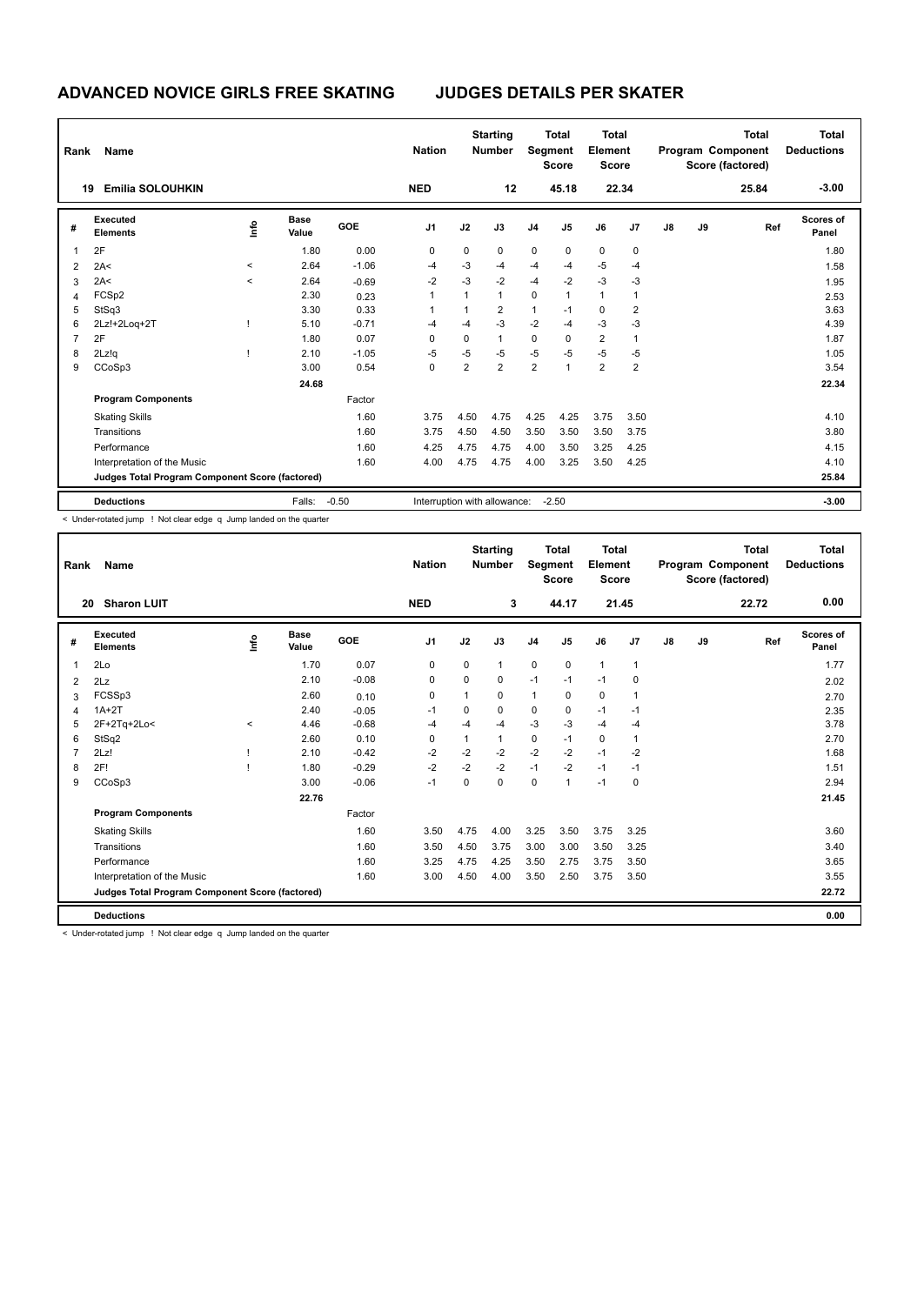| Rank           | Name                                            |     |                      |         | <b>Nation</b> |             | <b>Starting</b><br><b>Number</b> |                | <b>Total</b><br>Segment<br><b>Score</b> | <b>Total</b><br>Element<br><b>Score</b> |       |               |    | <b>Total</b><br>Program Component<br>Score (factored) | <b>Total</b><br><b>Deductions</b> |
|----------------|-------------------------------------------------|-----|----------------------|---------|---------------|-------------|----------------------------------|----------------|-----------------------------------------|-----------------------------------------|-------|---------------|----|-------------------------------------------------------|-----------------------------------|
|                | <b>Josefine BOER</b><br>21                      |     |                      |         | <b>NED</b>    |             | 4                                |                | 42.92                                   |                                         | 20.04 |               |    | 22.88                                                 | 0.00                              |
| #              | Executed<br><b>Elements</b>                     | ١f٥ | <b>Base</b><br>Value | GOE     | J1            | J2          | J3                               | J <sub>4</sub> | J5                                      | J6                                      | J7    | $\mathsf{J}8$ | J9 | Ref                                                   | <b>Scores of</b><br>Panel         |
|                | $2Lz + 2Lo$                                     |     | 3.80                 | $-0.42$ | $-1$          | $-2$        | $-3$                             | $-2$           | $-2$                                    | $-2$                                    | $-2$  |               |    |                                                       | 3.38                              |
| $\overline{2}$ | 1A                                              |     | 1.10                 | 0.11    | 1             | 1           | $\mathbf{1}$                     | $\mathbf{1}$   | $\mathbf{1}$                            | $\overline{2}$                          |       |               |    |                                                       | 1.21                              |
| 3              | 2S                                              |     | 1.30                 | 0.10    |               | 0           | $\mathbf{1}$                     | 0              | $\overline{1}$                          | $\overline{1}$                          |       |               |    |                                                       | 1.40                              |
| 4              | CCoSp3                                          |     | 3.00                 | 0.12    | 0             | $\mathbf 0$ | 0                                | $\mathbf 0$    | $\mathbf{1}$                            | $\overline{1}$                          |       |               |    |                                                       | 3.12                              |
| 5              | 2Lz                                             |     | 2.10                 | 0.17    |               | 0           | $\mathbf{1}$                     | $-1$           | $\overline{1}$                          | $\overline{2}$                          |       |               |    |                                                       | 2.27                              |
| 6              | 1F!                                             |     | 0.50                 | $-0.08$ | $-2$          | $-1$        | $-2$                             | $-2$           | $-2$                                    | $-1$                                    | $-1$  |               |    |                                                       | 0.42                              |
| 7              | StSq1                                           |     | 1.80                 | 0.07    |               | 1           | 0                                | 0              | 0                                       | 0                                       |       |               |    |                                                       | 1.87                              |
| 8              | 2F+2Tq+2Lo                                      | q   | 4.80                 | $-0.36$ | $-2$          | $-2$        | $-2$                             | $-2$           | $-2$                                    | $-2$                                    | $-2$  |               |    |                                                       | 4.44                              |
| 9              | FCSSp2                                          |     | 2.30                 | $-0.37$ | $-1$          | $-2$        | $-2$                             | $-1$           | $-2$                                    | $\mathbf 0$                             | $-2$  |               |    |                                                       | 1.93                              |
|                |                                                 |     | 20.70                |         |               |             |                                  |                |                                         |                                         |       |               |    |                                                       | 20.04                             |
|                | <b>Program Components</b>                       |     |                      | Factor  |               |             |                                  |                |                                         |                                         |       |               |    |                                                       |                                   |
|                | <b>Skating Skills</b>                           |     |                      | 1.60    | 3.50          | 4.50        | 4.00                             | 3.00           | 4.00                                    | 4.00                                    | 3.50  |               |    |                                                       | 3.80                              |
|                | Transitions                                     |     |                      | 1.60    | 3.75          | 4.25        | 3.75                             | 2.25           | 2.75                                    | 3.50                                    | 3.25  |               |    |                                                       | 3.40                              |
|                | Performance                                     |     |                      | 1.60    | 3.50          | 4.50        | 4.25                             | 2.75           | 3.00                                    | 4.00                                    | 3.50  |               |    |                                                       | 3.65                              |
|                | Interpretation of the Music                     |     |                      | 1.60    | 3.50          | 4.25        | 4.00                             | 2.50           | 2.75                                    | 3.75                                    | 3.25  |               |    |                                                       | 3.45                              |
|                | Judges Total Program Component Score (factored) |     |                      |         |               |             |                                  |                |                                         |                                         |       |               |    |                                                       | 22.88                             |
|                | <b>Deductions</b>                               |     |                      |         |               |             |                                  |                |                                         |                                         |       |               |    |                                                       | 0.00                              |

! Not clear edge q Jump landed on the quarter

| Rank | <b>Name</b>                                     |            |                      |            | <b>Nation</b>  |      | <b>Starting</b><br><b>Number</b> | Segment        | <b>Total</b><br><b>Score</b> | <b>Total</b><br>Element<br><b>Score</b> |       |               |    | <b>Total</b><br>Program Component<br>Score (factored) | Total<br><b>Deductions</b> |
|------|-------------------------------------------------|------------|----------------------|------------|----------------|------|----------------------------------|----------------|------------------------------|-----------------------------------------|-------|---------------|----|-------------------------------------------------------|----------------------------|
| 22   | <b>Nijne VAN ERP</b>                            |            |                      |            | <b>NED</b>     |      | 5                                |                | 41.07                        |                                         | 19.15 |               |    | 21.92                                                 | 0.00                       |
| #    | Executed<br><b>Elements</b>                     | <b>Lin</b> | <b>Base</b><br>Value | <b>GOE</b> | J <sub>1</sub> | J2   | J3                               | J <sub>4</sub> | J5                           | J6                                      | J7    | $\mathsf{J}8$ | J9 | Ref                                                   | <b>Scores of</b><br>Panel  |
| 1    | 1A                                              |            | 1.10                 | 0.00       | 0              | 0    | 0                                | $\mathbf 0$    | 0                            | $\mathbf 0$                             | 0     |               |    |                                                       | 1.10                       |
| 2    | 2Lz                                             |            | 2.10                 | $-0.59$    | $-2$           | $-3$ | $-4$                             | $-3$           | $-2$                         | $-3$                                    | -3    |               |    |                                                       | 1.51                       |
| 3    | 2Log                                            | q          | 1.70                 | $-0.41$    | $-3$           | $-2$ | $-2$                             | $-2$           | $-2$                         | $-4$                                    | -3    |               |    |                                                       | 1.29                       |
| 4    | StSq1                                           |            | 1.80                 | $-0.11$    | $-1$           | 0    | 0                                | $-1$           | $-1$                         | $-2$                                    | 0     |               |    |                                                       | 1.69                       |
| 5    | FCSSp3                                          |            | 2.60                 | $-0.05$    | 0              | $-1$ | $-1$                             | $\mathbf 0$    | 0                            | $\pmb{0}$                               | 0     |               |    |                                                       | 2.55                       |
| 6    | 2F!g+2Lo<+2Tq                                   | $\,<\,$    | 4.46                 | $-0.86$    | -5             | $-5$ | -5                               | $-3$           | $-5$                         | $-5$                                    | $-4$  |               |    |                                                       | 3.60                       |
| 7    | $2Lzq+2T$                                       | q          | 3.40                 | $-0.42$    | $-2$           | $-2$ | $-2$                             | $-2$           | $-3$                         | $-2$                                    | $-2$  |               |    |                                                       | 2.98                       |
| 8    | 2F!q                                            |            | 1.80                 | $-0.43$    | $-3$           | $-2$ | $-3$                             | $-2$           | $-2$                         | $-3$                                    | $-1$  |               |    |                                                       | 1.37                       |
| 9    | CCoSp3                                          |            | 3.00                 | 0.06       | 0              | $-1$ | $\Omega$                         | 0              | 1                            | $\overline{2}$                          | 0     |               |    |                                                       | 3.06                       |
|      |                                                 |            | 21.96                |            |                |      |                                  |                |                              |                                         |       |               |    |                                                       | 19.15                      |
|      | <b>Program Components</b>                       |            |                      | Factor     |                |      |                                  |                |                              |                                         |       |               |    |                                                       |                            |
|      | <b>Skating Skills</b>                           |            |                      | 1.60       | 3.25           | 4.00 | 3.50                             | 3.00           | 3.50                         | 3.50                                    | 3.00  |               |    |                                                       | 3.35                       |
|      | Transitions                                     |            |                      | 1.60       | 3.50           | 4.00 | 3.75                             | 3.25           | 3.25                         | 3.50                                    | 3.00  |               |    |                                                       | 3.45                       |
|      | Performance                                     |            |                      | 1.60       | 3.50           | 4.25 | 3.75                             | 3.50           | 3.00                         | 3.25                                    | 3.00  |               |    |                                                       | 3.40                       |
|      | Interpretation of the Music                     |            |                      | 1.60       | 3.50           | 3.75 | 3.50                             | 3.75           | 2.75                         | 3.25                                    | 3.50  |               |    |                                                       | 3.50                       |
|      | Judges Total Program Component Score (factored) |            |                      |            |                |      |                                  |                |                              |                                         |       |               |    |                                                       | 21.92                      |
|      | <b>Deductions</b>                               |            |                      |            |                |      |                                  |                |                              |                                         |       |               |    |                                                       | 0.00                       |

< Under-rotated jump ! Not clear edge q Jump landed on the quarter